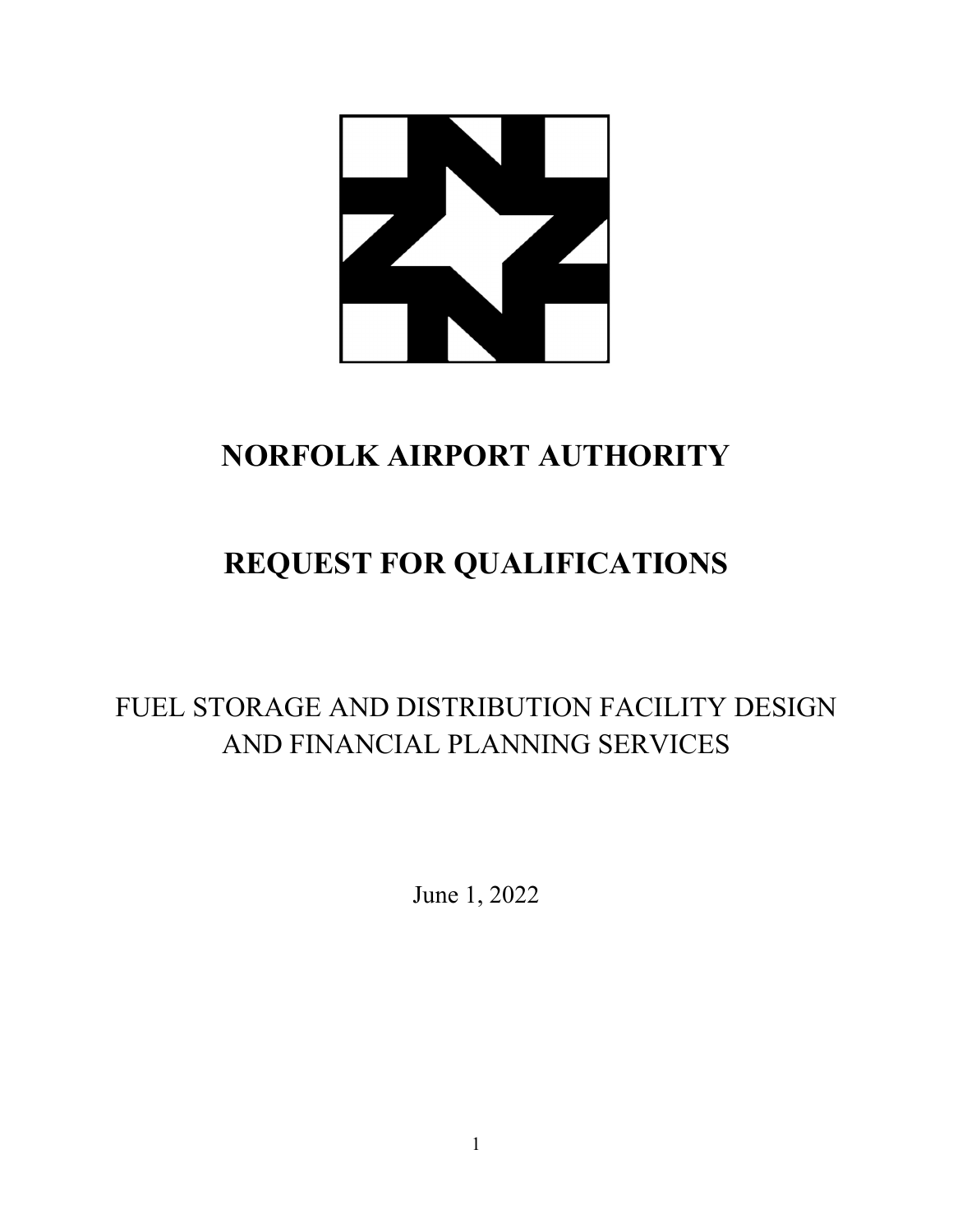### **NORFOLK AIRPORT AUTHORITY**

### **NORFOLK INTERNATIONAL AIRPORT**

### **REQUEST FOR QUALIFICATIONS**

### **FOR FUEL STORAGE AND DISTRIBUTION FACILITY DESIGN AND FINANCIAL PLANNING SERVICES**

### **I. REQUEST FOR QUALIFICATIONS (RFQ)**

### A. Introduction

The Norfolk Airport Authority (hereinafter referred to as "Authority"), acting by and through its Executive Director, will accept qualification proposals from engineering firms (hereinafter referred to as "Offerors") to provide professional services as required by the Authority to assisting in the design and financial planning of the Fuel Storage and Distribution Facility project at the Norfolk International Airport (hereinafter referred to as "Airport"). Qualified firms must be able to demonstrate a sufficient knowledge of applicable and related federal, state and local laws and regulations for the services provided. There is no minimum guarantee of the amount of work that will be authorized.

The authority desires to replace the existing fuel storage and distribution facility constructed in 1972. The existing storage facility consist of four 210,000-gallon storage tanks. Fuel is transferred 4,000 feet across the airfield via two 10" pipes to a dispensing island located north of the commercial carrier apron.

The new facility shall be designed in accordance with latest Master Plan and approved Airport Layout Plan which can be found at [www.ORFMasterPlan.com](http://www.orfmasterplan.com/) 

#### B. Scope of Services

Basic services to be provided by the selected Offeror directly or through approved subcontractors and vendors include, but may not be limited to, the following:

- 1. Determine fuel storage volume required
- 2. Create optional layouts to meet projected storage requirements allowing for future expansion of the facility if needed
- 3. Take into consideration the future of aviation fueling and possible sustainable aviation fueling operations
- 4. Develop multiple construction delivery method options and assist the Authority in selecting preferred method
- 5. Develop financing options for consideration by the Authority and the Airline Fuel Consortium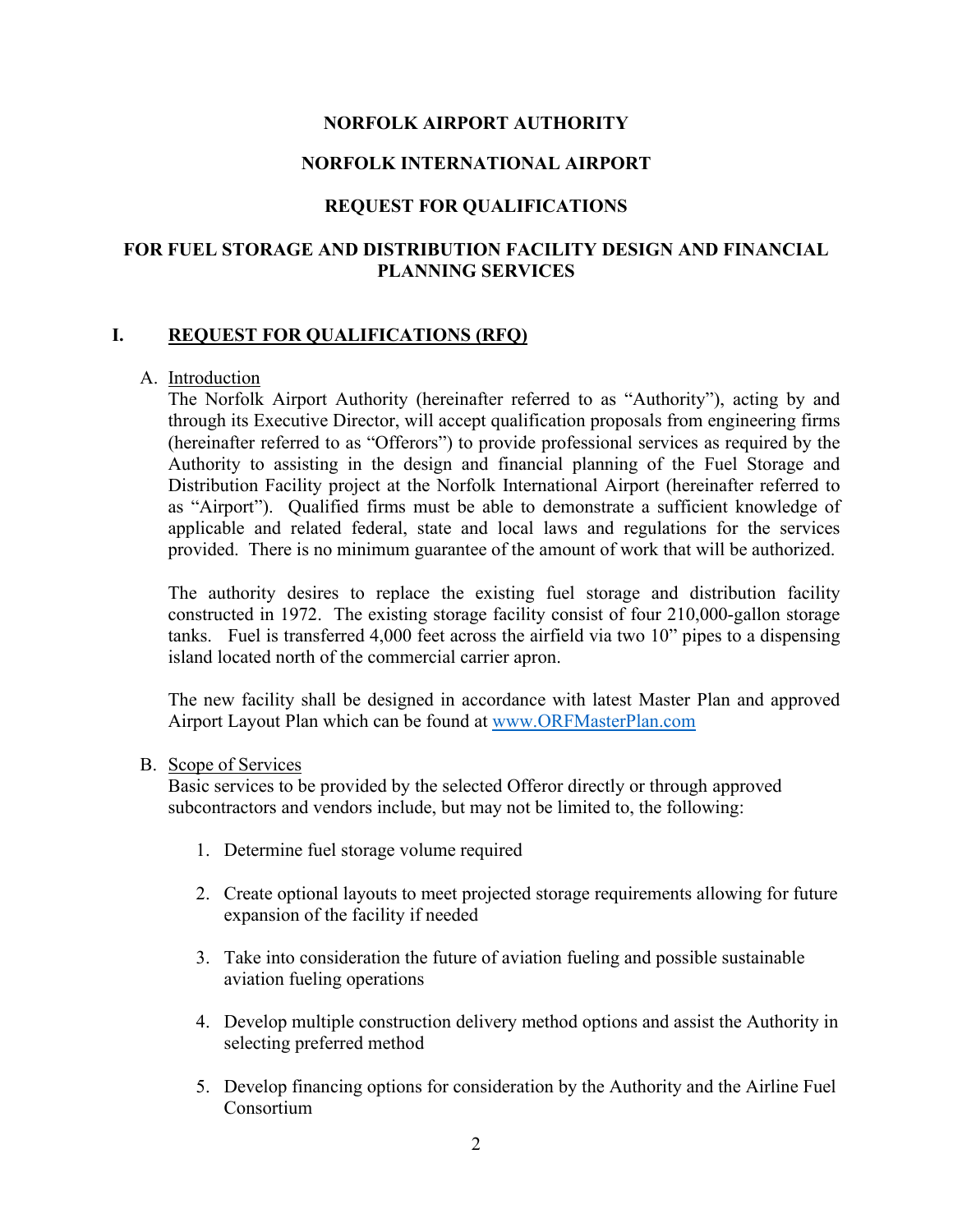- 6. Assist the Authority in negotiating construction delivery method and financing options with the Consortium
- 7. Assist the Authority with ensuring that the fuel facility construction and operational expenses are appropriately reflected in the upcoming Airline Use and Lease Agreement
- 8. Design the selected facility improvements
- 9. Design must include the latest technology available to ensure protection of soil and surrounding water bodies while providing reliable and efficient equipment
- 10. Design shall determine operation building needs for offices, control rooms and vehicle maintenance shops as may be needed to safely and securely operate, monitor and maintain the facility
- 11. Determine and design repairs to the existing fuel facilities as required to keep the existing facilities in operation until such time that the new fuel facilities are in service
- 12. This effort must include decommissioning of the existing fueling facility, underground transmission lines and dispensing island
- 13. Design of Robin Hood Road realignment in front of the new Fuel Facility in order to enhance safety and security of the new facility
- 14. Design of additional enabling projects as may be required
- 15. Permit acquisition for all efforts noted above
- 16. Using an electronic program approved by the Authority, prepare detailed plans and specifications for the solicitation of competitive bids to accomplish selected projects. These plans and specifications shall recognize that the installation must allow for the continued operation of the Airport with minimum inconvenience to the public as well as tenant and airline operations.
- 17. Assist the Authority in the evaluation of bids received for the selected projects and the award of a contract to the selected contractor.
- 18. Provide project administration services, as determined by the Authority, including but not limited to: (i) review and approve required shop-drawings and material samples, (ii) conduct periodic on-site inspections to insure work is in compliance with the approved plans and specifications, (iii) certify contractors applications for payment, (iv) review and provide comments to the Authority on any proposed changes to the project design or schedule, (v) Attend progress meetings as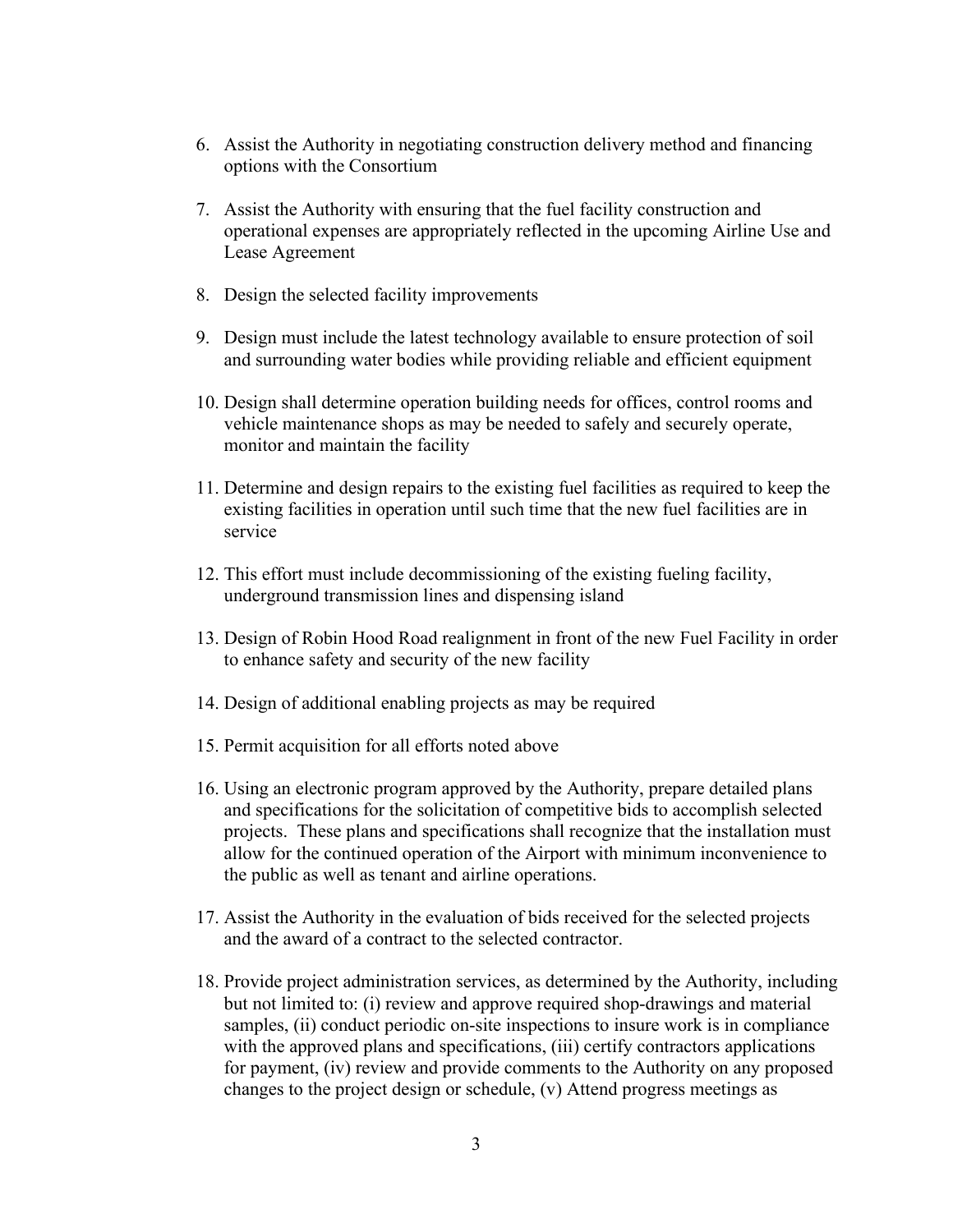necessary to assure compliance with the project schedule and the intended project design; and (vi) prepare and certify, as applicable, all documents required to close-out the project upon completion.

19. Perform such other comparable or related services with regard to the projects as the Authority may require.

### **II. GENERAL PROPOSAL REQUIREMENTS**

- A. RFQ Response: In order to be considered for selection, Offerors must submit a complete response to this RFQ for receipt not later than 4:00 p.m. (Local Time) on June 30, 2022.
- B. One (1) electronic copy (PDF) of the Proposal must be submitted to the Authority via email or a drop box transmittal solution of the Offeror's choice to [arondeau@norfolkairport.com](mailto:arondeau@norfolkairport.com)

Hardcopy submittals will not be accepted. Email correspondence transmitting the RFQ response must be time stamped by the deadline stated above.

- C. Proposal Format
	- 1. The Proposal must include the completed Proposal Form attached hereto as Exhibit A along with additional required information and must be contained in a single PDF.
	- 2. Proposals shall be signed by an authorized representative of the Offeror. All information requested in this RFQ should be submitted. Failure to submit all information requested may result in rejection of the Proposal.
	- 3. Proposals should be prepared simply and economically, providing a straightforward, concise description of capabilities to satisfy the requirements of the RFQ. Emphasis should be on completeness and clarity and brevity of content. Offerors are not expected to expend resources developing story boards, creative copy and similar materials. Total number of pages shall be limited to 25 not including the proposal form, cover sheet, section covers or resumes.
	- 4. Ownership of all data, materials and documentation submitted with the Proposal to the Authority shall belong exclusively to the Authority and shall be subject to public inspection in accordance with the Virginia Freedom of Information Act.
	- 5. Proposals should be organized in the order in which the requirements are presented in this RFQ. All pages of the Proposal should be numbered. Information which the Offeror desires to present that does not fall within any of the requirements of the RFQ should be attached at the end of the Proposal and designated as additional material.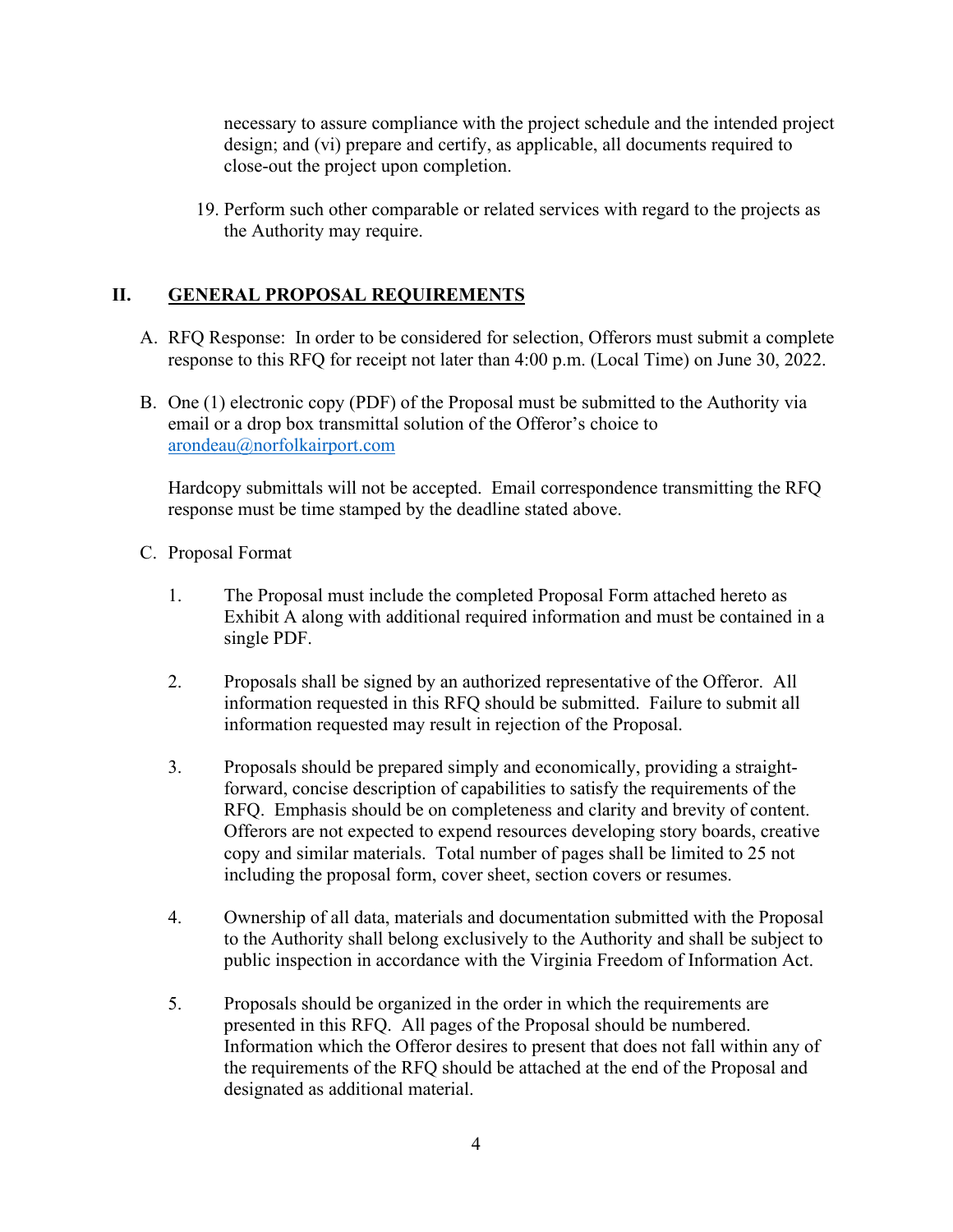### **III. SPECIFIC PROPOSAL REQUIREMENTS**

Offerors are required to submit the Proposal Form and the following information in their Proposals:

- 1. A Statement of Qualification. The Statement of Qualification section shall include a comprehensive identification of the Offeror's qualifications and capacity to perform each area of the Scope of Services. The Offeror must support its ability to be responsible for all facets of the Request for Qualifications, including professional background and experience of key personnel in the Scope of Services.
- 2. Disadvantaged Business Enterprise (DBE) Participation. The Authority maintains a goal of 6.2% for DBE participation on professional engineering services contracts. The selected offeror must either show that the goal has been meet or show good faith efforts in attempting to meet the goal prior. Acceptability of good faith efforts will be determined at the sole discretion of the Authority. A DBE participation rate of 0% will not be accepted by any Offeror for any reason.
- 3. References. List three (3) clients who would provide references for Offeror where comparable services have been provided. Provide phone numbers, email and mailing addresses for each of such reference. Additional references from other clients, commercial service airports in particular, where comparable services have been provided may be included.
- 4. Conflicts. Disclose any potential conflicts that may arise due to Offeror's representation of other entities.
- 5. The name and contact information of the individual who would be the Authority's primary contact for coordination of services if the Offeror firm is selected.
- 6. Resumes of key individuals who will perform work covered under this RFQ.
- 7. Location of office from which the majority of the work would be performed.
- 8. The name and contact information of the staff person who is responsible for the Proposal and is to be contacted regarding any questions the Authority may have about the Offeror's response to this RFQ.

### **IV. SELECTION PROCESS**

A. The Authority intends to select one consultant, but reserves the right to accept none of the Proposals, to negotiate for modification of the Proposal with the Selected Offeror, or to waive/modify any of the requirements for the Proposal at any time prior to execution of a contract, if deemed to be in the Authority's best interests. If the Offeror is selected for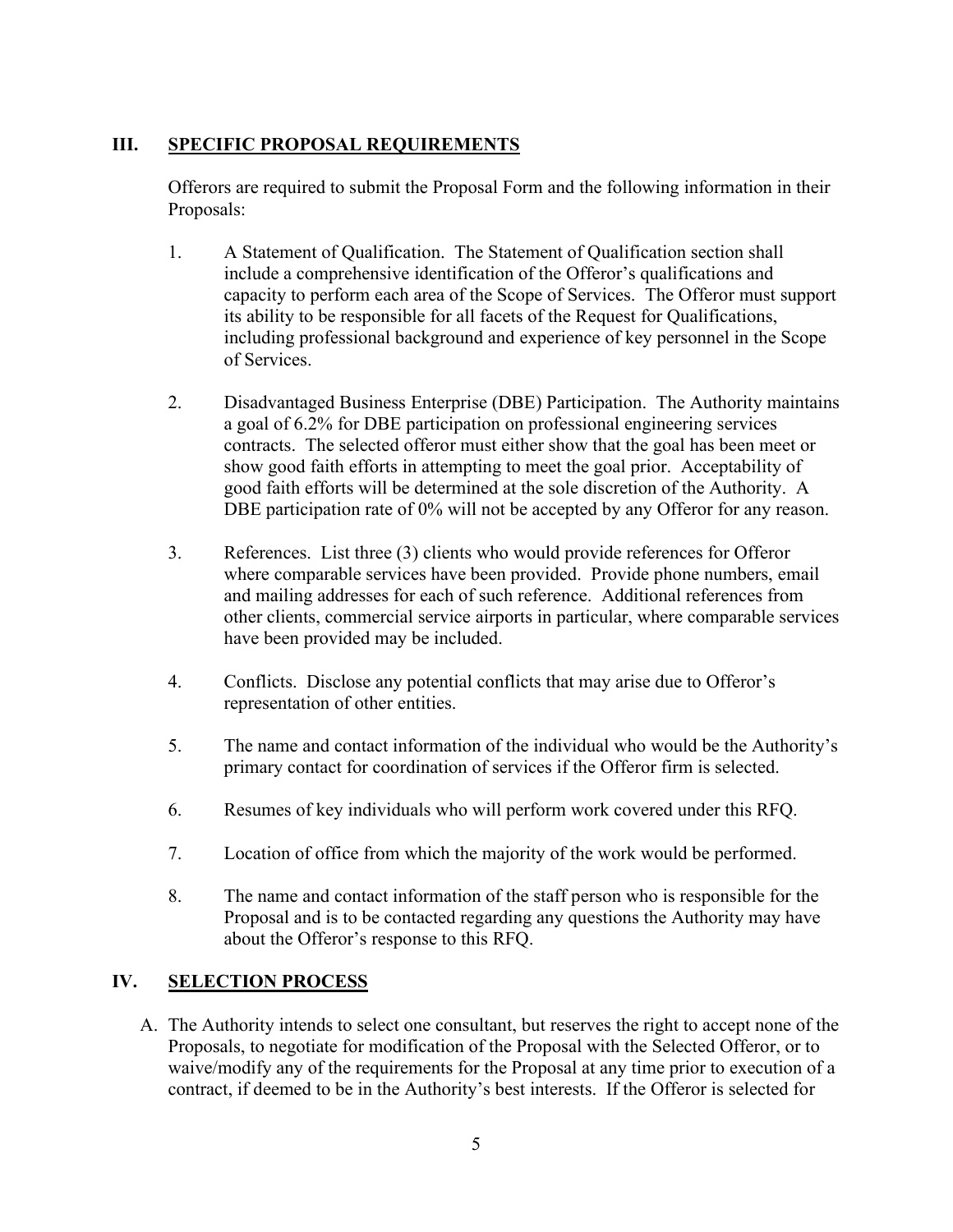contractual negotiations, the Selected Offeror may be required to prepare and submit additional information prior to final contract execution.

- B. The Authority may elect to conduct interviews with Offerors. Offerors should be prepared to respond to questions related specifically to their Proposals and other pertinent matters contained within the RFQ. Upon completion of the interview process (if interviews are deemed necessary), the Authority will evaluate all information, complete the selection process and notify the Selected Offeror, as well as the non-selected firms.
- C. The Authority may make such investigations as deemed proper and necessary to determine the ability of the Offeror to perform the services, and the Offeror shall furnish to the Authority all such information and data for this purpose as may be requested.
- D. Authority reserves the right to reject any Proposal if the evidence submitted by and investigations of such Offeror fail to satisfy the Authority that such Offeror is properly qualified to carry out the obligations of the contract and to provide the services contemplated therein.

### **V. EVALUATION AND AWARD CRITERIA**

- A. Evaluation of Proposals: Each proposal will be evaluated for full compliance with the RFQ instructions to the Offeror and the mandatory terms and conditions set forth herein. The specifications within this RFQ represent the minimum performance necessary for response. An award will be made to the Offeror who is determined by the Authority, in its sole discretion, to best meet its needs and objectives. The Authority will consider a number of factors in combination in evaluating the proposals submitted and will score each proposal based on the criteria below. A total of fifty (50) points will be available.
	- 1. Related Project Experience (Up to 25 Points) Established competence, experience and qualifications of personnel assigned, with particular attention to experience in design and construction of projects similar to the scope of services reference in this RFQ.
	- 2. Personnel Qualifications (Up to 15 Points) Provide a list of individuals, to include sub-consultants, who will be assigned to this project. Include resumes for each key individual of the team.
	- 3. References (Up to 10 Points) Provide references with specific knowledge of Offeror's experience and qualifications with similar projects.

The Authority reserves the right to consider any other evaluation criteria it deems appropriate to the review process. The relative importance of the evaluation criteria will be determined at the sole discretion of the Authority.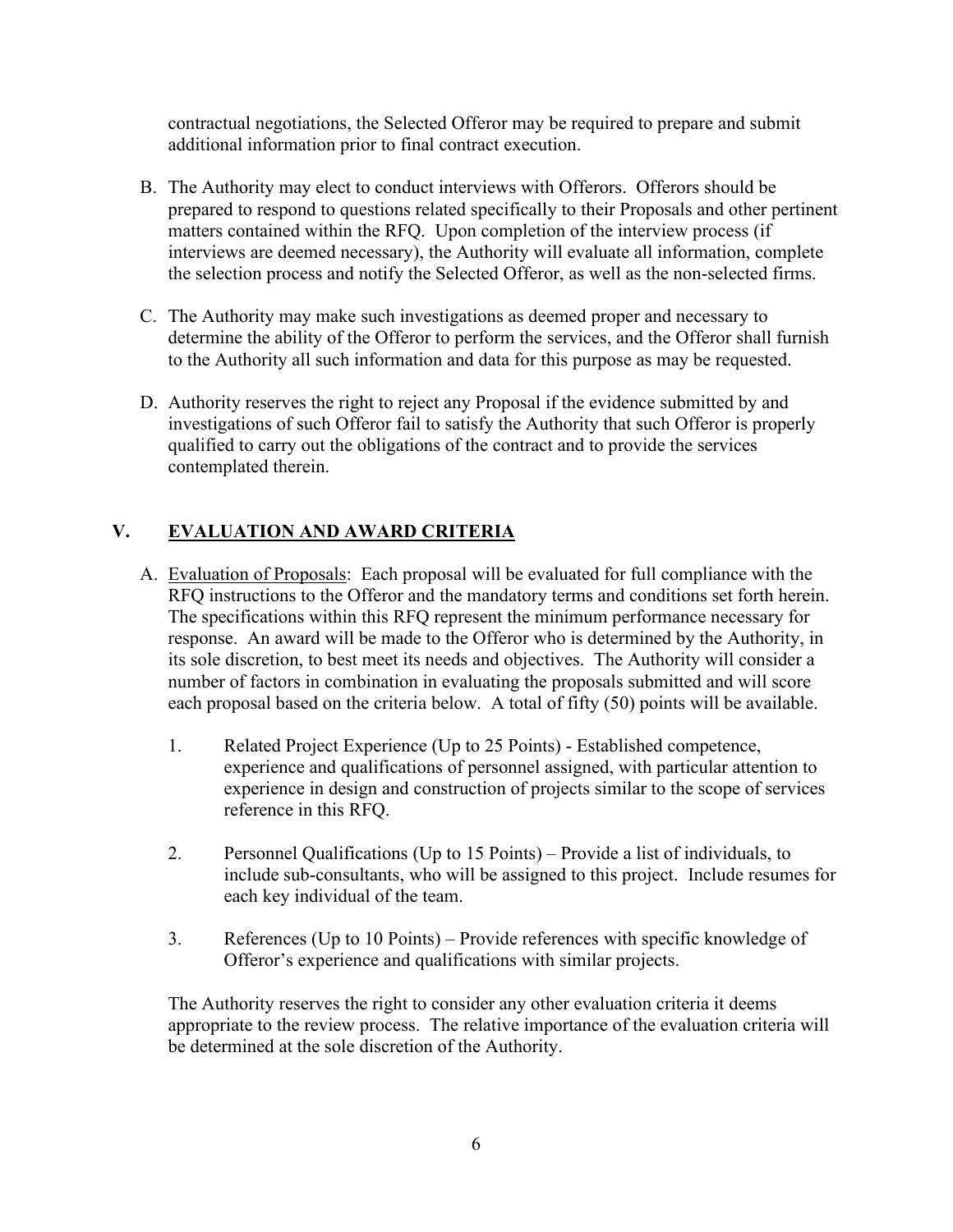B. Award of and Term of Contract: Following the submission of Proposals and any subsequent interviews the Authority may wish to conduct, the Authority will consider all available information and select one Offeror with whom it will make a good faith effort to negotiate a consulting agreement. The Authority shall select the Offeror determined by the Authority in its sole discretion to be best qualified, responsible and best suited to meet its needs and objectives among those submitting Proposals. Negotiations shall be conducted with the Offeror(s) so selected. The proposed consultant team of the Offeror may be required to participate at the Airport in at least one negotiation session.

In the event an agreement cannot be reached with the Selected Offeror, the Authority reserves the right to terminate negotiations with no obligation to the first Selected Offeror. Further, the Authority reserves the right to negotiate for modification of any Proposal and may enter into an agreement with any Offeror of its choosing.

The award document will be a written contract in a form which shall be provided by the Authority and shall incorporate by reference all the requirements, terms and conditions of the solicitation and the Selected Offeror's Proposal as negotiated. The term will be for one (1) year with the option for the Authority to extend annually for a maximum of four (4) additional years. The term initiation date will be the date of the Notice of Award as issued by the Authority.

The Authority may cancel this RFQ or reject any or all Proposals at any time prior to an award, and shall not be required to furnish a statement of the reasons why a particular Proposal was not selected.

### **VI. SCHEDULE**

The deadlines for this procurement are currently scheduled as follows:

There is no scheduled preproposal meeting for this request.

| June 13, 2022           | Questions Due by 2:00pm EST                        |
|-------------------------|----------------------------------------------------|
|                         | Submit in writing to arondeau@norfolkairport.com   |
| June 20, 2022           | Responses to Questions Posted by 4:00pm EST        |
| June 30, 2022           | Proposals Due by 4:00pm EST                        |
| July 17, 2022           | Notify Firms Selected for Interviews (If required) |
| Week of August 15, 2022 | Interviews (If required)                           |

Award is expected by October 1, 2022, and the Selected Offeror's performance of Services shall begin immediately upon execution of the Authority's standard consultant contract.

### **VII. GENERAL**.

A. This solicitation and any resulting contract is subject to and shall incorporate the General Terms and Conditions attached hereto as Exhibit B.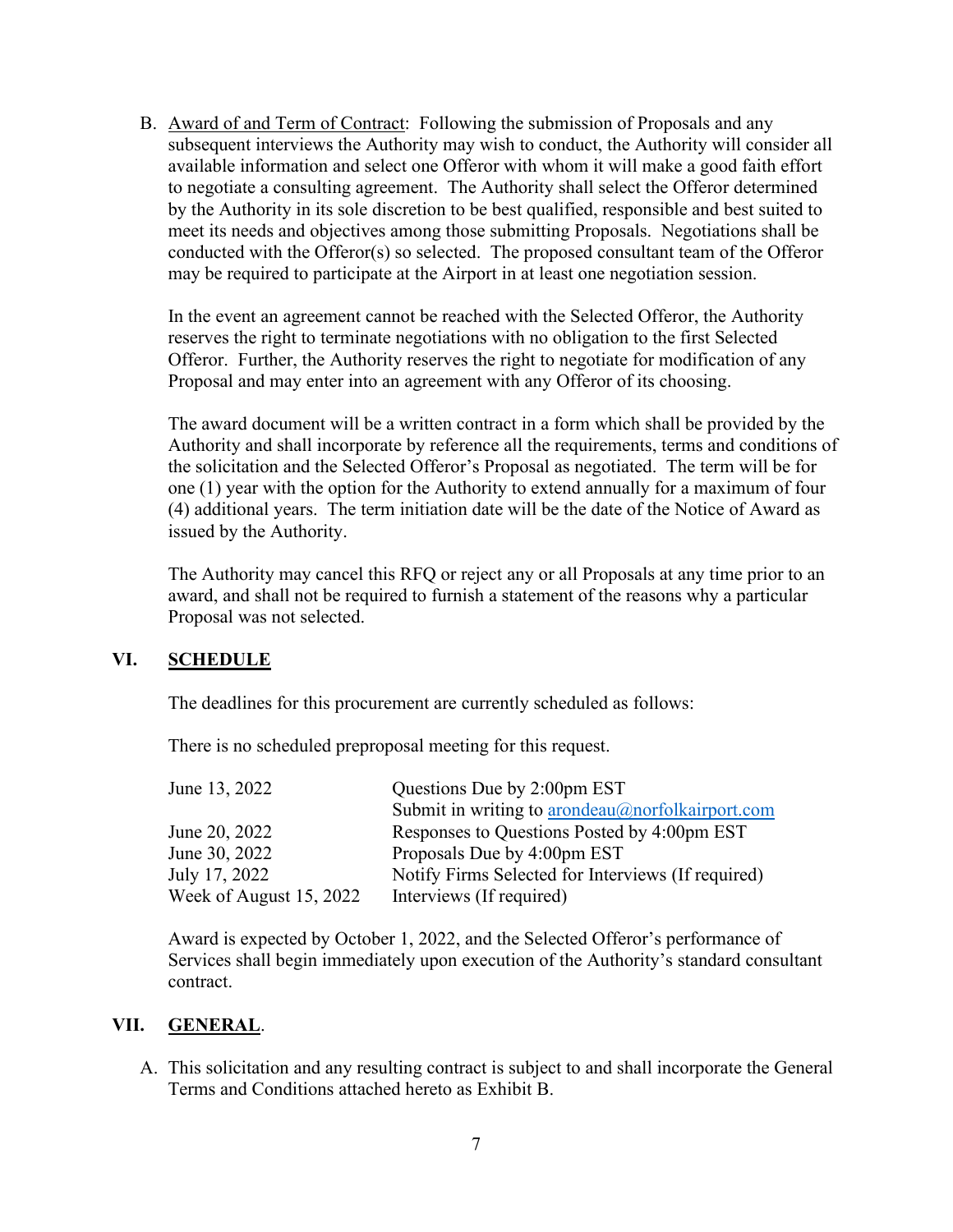- B. It is the responsibility of each Offeror to clarify any requirements of this RFQ that are not understood. All inquiries pertaining to this RFQ shall be submitted as directed in the Schedule above. Answers will be posted in the form of an addendum on the Airport website as necessary. No inquiries should be made to any other appointed or elected officials associated with the Authority.
- C. If it becomes necessary to revise any part of this RFQ, or if additional data or information is necessary to clarify any provision, an addendum will be posted to the Airport website.
- D. Expenses for developing and submitting a Proposal are entirely the responsibility of the responding firms and shall not be chargeable to the Authority.
- E. The Norfolk Airport Authority, in accordance with the provisions of Title VI of the Civil Rights Act of 1964 (78 Stat. 252, 42 USC §§ 2000d to 2000d-4) and the Regulations, hereby notifies all bidders or offerors that it will affirmatively ensure that any contract entered into pursuant to this advertisement, disadvantaged business enterprises will be afforded full and fair opportunity to submit bids in response to this invitation and will not be discriminated against on the grounds of race, color, or national origin in consideration for an award.
- F. If you need any reasonable accommodation for any type of disability in order to participate in this procurement, please contact the Authority as soon as possible.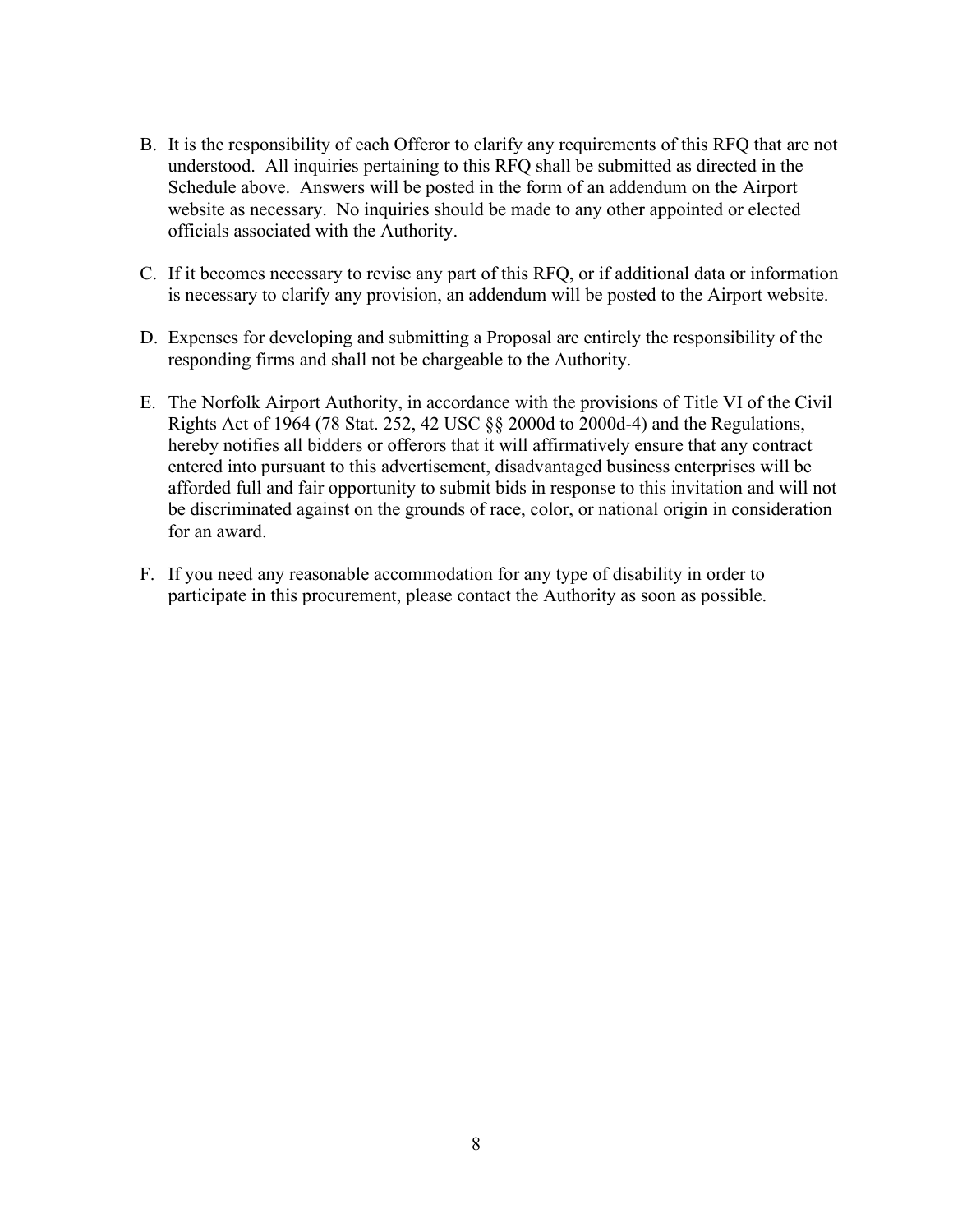

# **NORFOLK AIRPORT AUTHORITY**

# **EXHIBIT A**

# **PROPOSAL FORM**

### FUEL STORAGE AND DISTRIBUTION FACILITY DESIGN AND FINANCIAL PLANNING SERVICES

June 1, 2022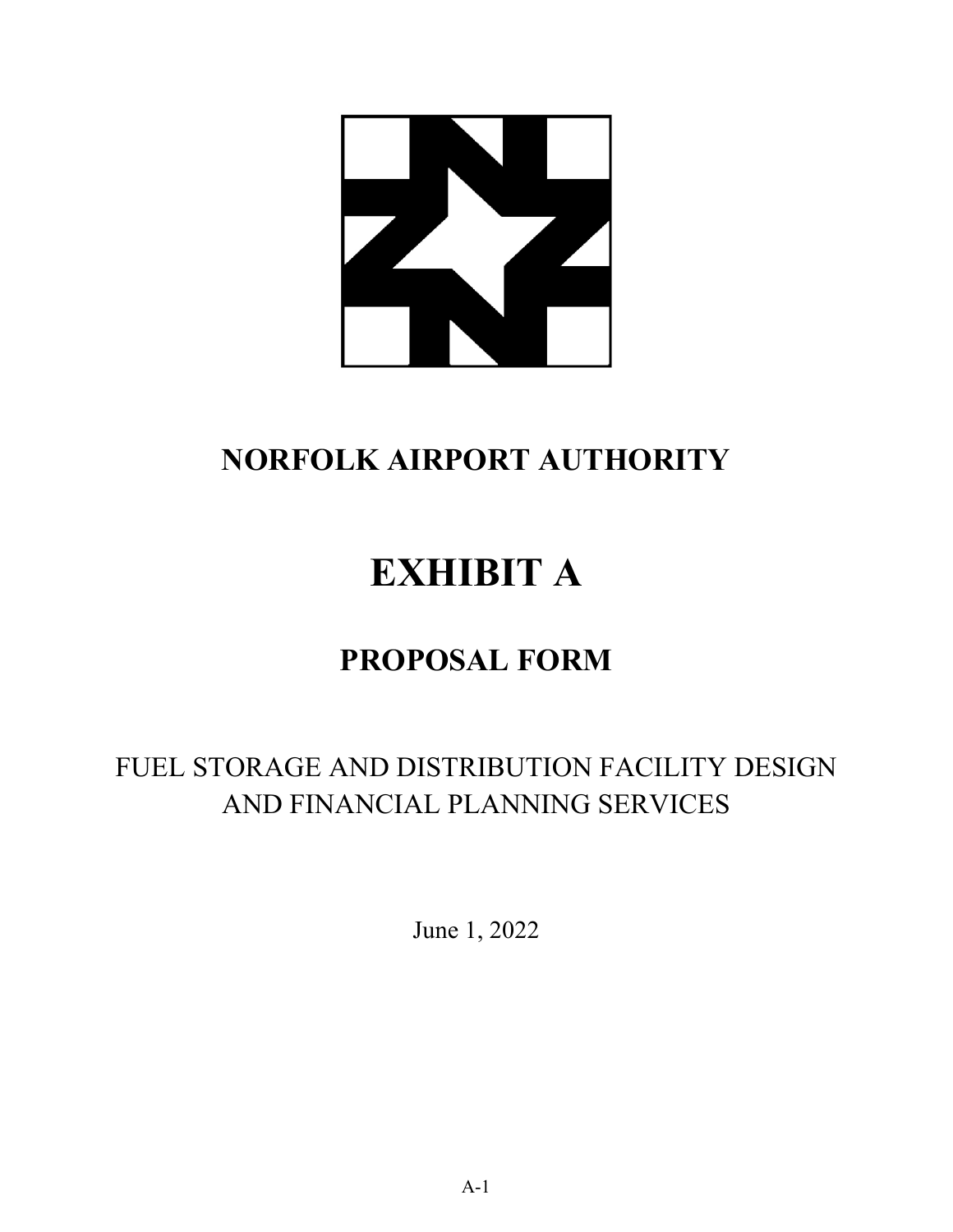### **PROPOSAL FORM**

#### TO: NORFOLK AIRPORT AUTHORITY

- **A.** The undersigned hereby offers to enter into a contract with the Norfolk Airport Authority ("Authority") to provide services in connection with the Authority's Request for Qualifications dated as of June 1, 2022 for Fuel Storage and Distribution Facility Design and Financial Planning Services, which is incorporated herein by this reference. Offeror's Proposal attached hereto describes in full the specific Services which Offeror wishes to provide the Authority and Offeror's qualifications and experience.
- **B.** Full legal name of Offeror: \_\_\_\_\_\_\_\_\_\_\_\_\_\_\_\_\_\_\_\_\_\_\_\_\_\_\_\_\_\_\_\_\_\_\_\_\_\_

**\_\_\_\_\_\_\_\_\_\_\_\_\_\_\_\_\_\_\_\_\_\_\_\_\_\_\_\_\_\_\_\_\_\_\_\_\_\_\_\_\_\_**

 $\mathcal{L}_\mathcal{L}$  , which is a set of the set of the set of the set of the set of the set of the set of the set of the set of the set of the set of the set of the set of the set of the set of the set of the set of the set of

**\_\_\_\_\_\_\_\_\_\_\_\_\_\_\_\_\_\_\_\_\_\_\_\_\_\_\_\_\_\_\_\_\_\_\_\_\_\_\_\_\_\_**

**\_\_\_\_\_\_\_\_\_\_\_\_\_\_\_\_\_\_\_\_\_\_\_\_\_\_\_\_\_\_\_\_\_\_\_\_\_\_\_\_\_\_**

- **C.** Name(s) and title(s) of individuals authorized to make representations and agreements on behalf of Offeror with regard to this Proposal:
- **D.** Principal business address of Offeror:
- **E.** Address of office from which majority of work will be performed:
- **F.** This Proposal shall be irrevocable for a period of ninety (90) days after the Due Date.
- **G.** The Offeror hereby makes each and every representation and agreement required by the Request for Qualifications.
- **H.** Offeror agrees that none of the information provided to the Authority with the Proposal has been given in confidence. All or any part of the information may be used or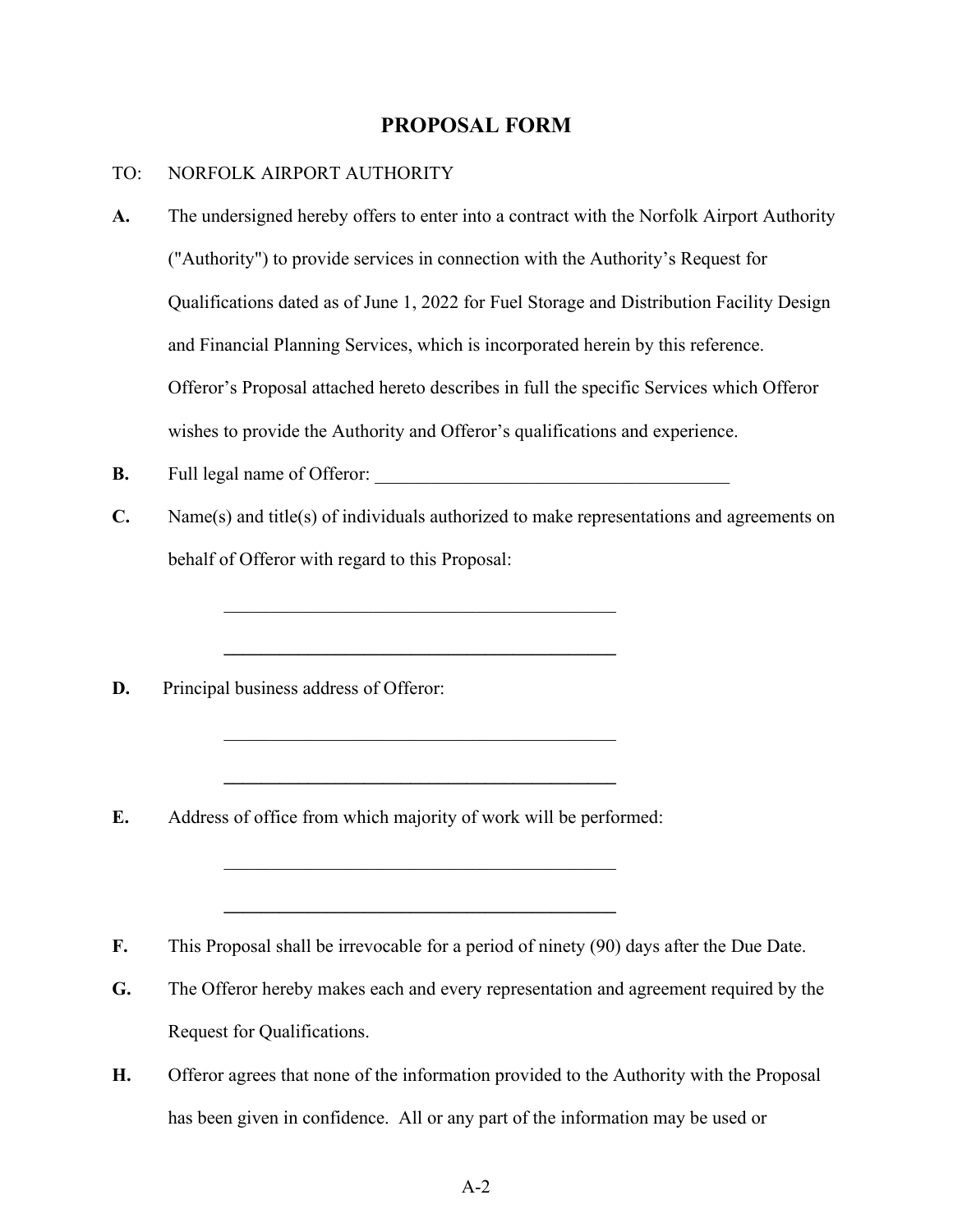disclosed by or on behalf of the Authority without liability of any kind.

- **I.** Offeror hereby certifies that no officer, director, employee, or agent of Offeror who will be directly involved in the supervision, direction, or provision of Service to the Authority, has ever been convicted of, and does not have pending criminal charges of, the disqualifying criminal offenses listed in 49 CFR §1542.209(d) or any comparable regulations. Offeror further certifies that no individual who has been convicted of, or has pending criminal charges of, the disqualifying criminal offenses listed above, will perform any work pursuant to the Proposal on the property of the Authority unless the Offeror has obtained the express prior approval of the Authority for that individual.
- **J.** Offeror certifies that it has full authority to conduct business in the Commonwealth of Virginia and has determined all requirements for permits, licenses, and certificates required by any regulatory agency (federal, state, and local) for Offeror to provide the Service, and that Offeror has obtained or will be able to obtain any required permits, licenses, and certificates prior to execution of the Contract.
- **K.** The entire Proposal, any documents required by it and all exhibits and other papers made a part thereof by its terms are incorporated herein and made a part of this Proposal.
- **L.** Any notices to be provided by Authority to Offeror pursuant to this Proposal or the Request for Qualifications shall be given to the following individual:

| Name:<br>Title:<br>Mailing address:  |  |
|--------------------------------------|--|
|                                      |  |
| Telephone number:<br>E-mail address: |  |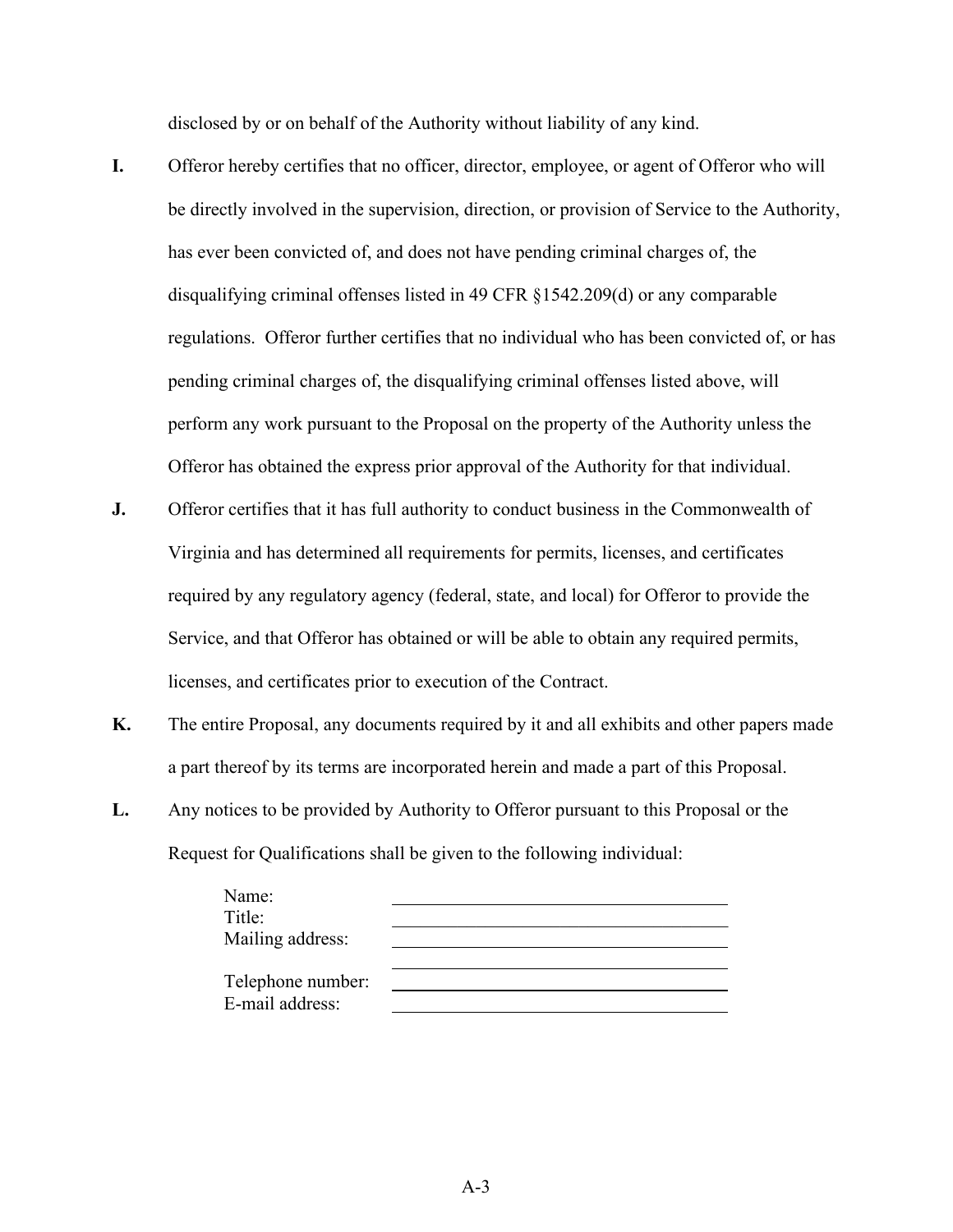Witness the following signature:

### **AUTHORIZED SIGNATURE OF OFFEROR:**

Printed Name of Offeror Signed By: 

 $\mathcal{L}_\mathcal{L}$  , which is a set of the set of the set of the set of the set of the set of the set of the set of the set of the set of the set of the set of the set of the set of the set of the set of the set of the set of

Printed Name: \_\_\_\_\_\_\_\_\_\_\_\_\_\_\_\_\_\_\_\_\_\_\_\_\_\_\_\_\_\_

Title: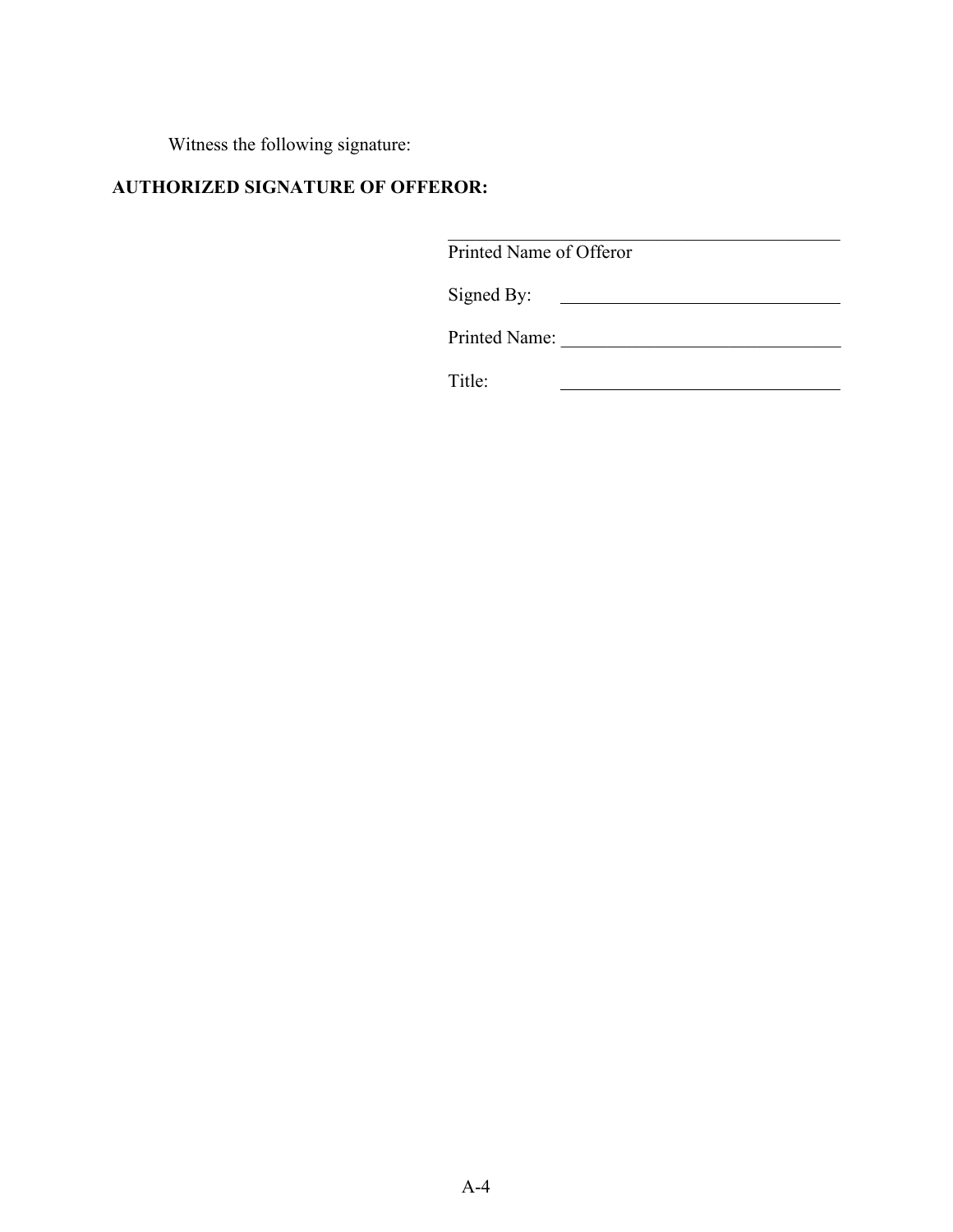

# **NORFOLK AIRPORT AUTHORITY**

# **EXHIBIT B**

# **GENERAL TERMS AND CONDITIONS**

### FUEL STORAGE AND DISTRIBUTION FACILITY AND FINANCIAL PLANNING SERVICES

June 1, 2022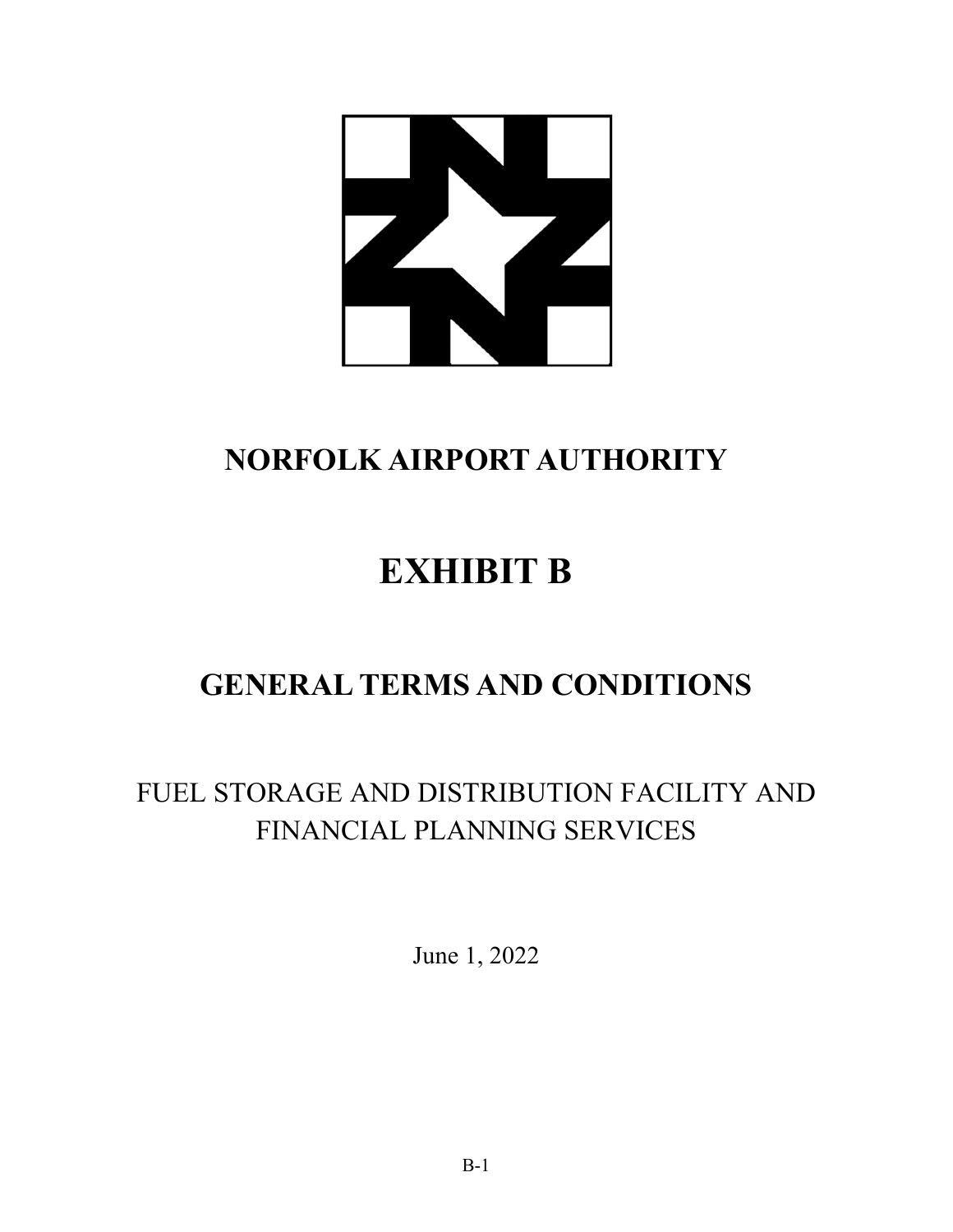### NORFOLK AIRPORT AUTHORITY **GENERAL TERMS AND CONDITIONS** APPLICABLE TO REQUEST FOR QUALIFICATIONS AND CONTRACT FOR SERVICES

### **CONTENTS**

| 1.  |                                                                                       |  |
|-----|---------------------------------------------------------------------------------------|--|
| 2.  |                                                                                       |  |
| 3.  |                                                                                       |  |
| 4.  |                                                                                       |  |
| 5.  |                                                                                       |  |
| 6.  |                                                                                       |  |
| 7.  |                                                                                       |  |
| 8.  |                                                                                       |  |
| 9.  |                                                                                       |  |
| 10. |                                                                                       |  |
| 11. |                                                                                       |  |
| 12. |                                                                                       |  |
|     |                                                                                       |  |
| 14. |                                                                                       |  |
|     |                                                                                       |  |
|     |                                                                                       |  |
|     |                                                                                       |  |
|     |                                                                                       |  |
|     |                                                                                       |  |
| 20. |                                                                                       |  |
| 21. |                                                                                       |  |
|     |                                                                                       |  |
|     | 23. Compliance with State Law; Foreign and Domestic Businesses Authorized to Transact |  |
|     |                                                                                       |  |
|     |                                                                                       |  |
|     |                                                                                       |  |
| 26. |                                                                                       |  |
|     |                                                                                       |  |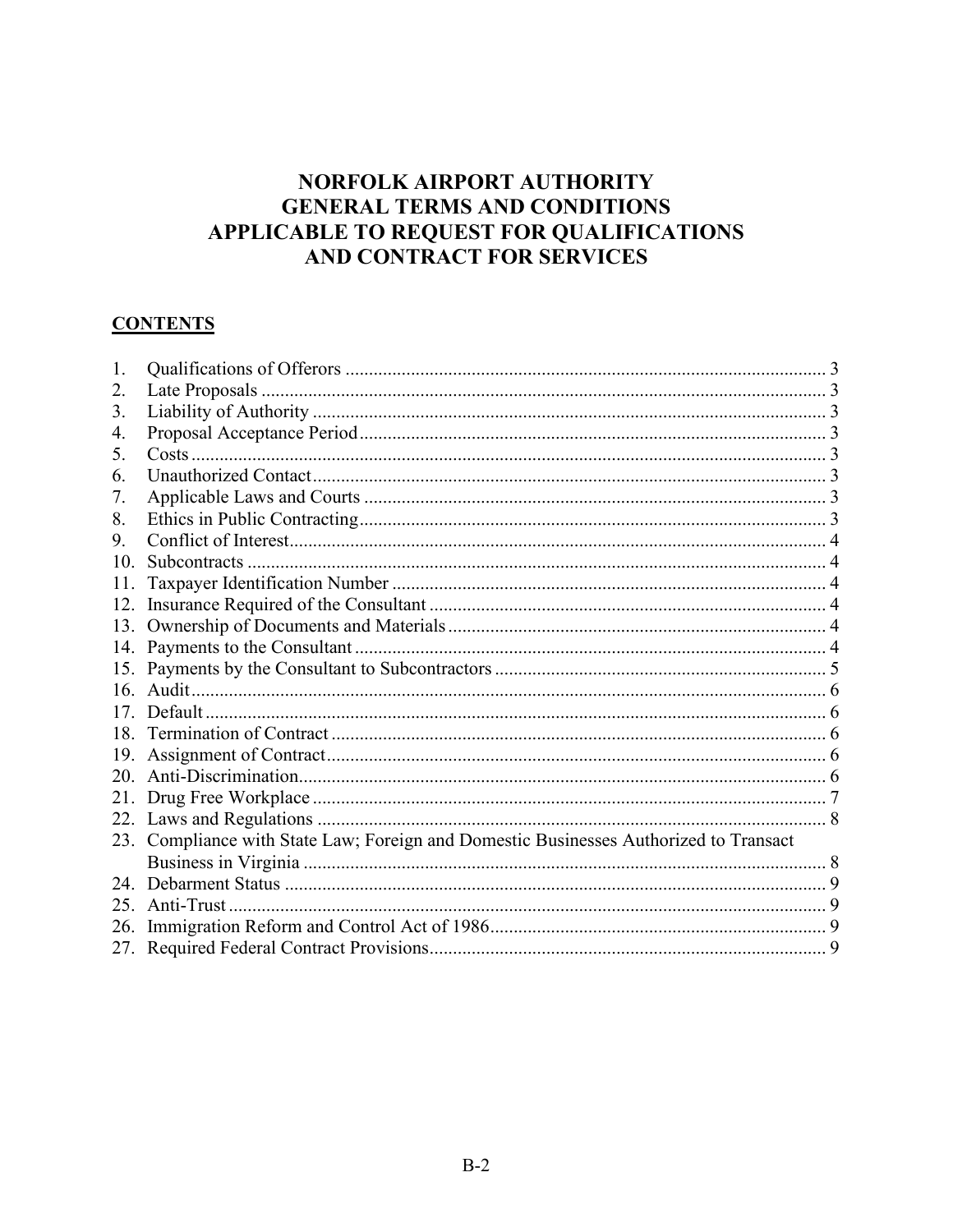- <span id="page-14-0"></span>**1. Qualifications of Offerors**:The Authority may make such reasonable investigations as deemed proper and necessary to determine the ability of the Offeror to perform the Services, and the Offeror shall furnish to the Authority all such information and data for this purpose as may be requested. The Authority reserves the right to reject any Proposal if the evidence submitted by, or investigations of, such Offeror fail to satisfy the Authority that such Offeror is properly qualified to carry out the obligations of the contract and to provide the Services contemplated herein.
- <span id="page-14-1"></span>**2. Late Proposals:** To be considered for selection, a Proposal must be received by the Authority by the designated date and hour. It is the sole responsibility of the Offeror to ensure that its Proposal is timely received by the Authority by the designated date and hour. Proposals received after the date and hour designated are automatically disqualified and will not be considered. The Authority is not responsible for delays in the delivery of mail by the U.S. Postal Service or private couriers.
- <span id="page-14-2"></span>**3. Liability of Authority:** No Offeror shall have any cause of action against the Authority arising out of a failure by the Authority to consider a Proposal, or the methods by which the Authority evaluated Proposals received. The selection of the prospective Offeror shall be at the sole discretion of the Authority.
- <span id="page-14-3"></span>**4. Proposal Acceptance Period:** Any Proposal in response to this RFQ shall be valid for ninety (90) days. At the end of ninety (90) days, the Proposal may be withdrawn at the written request of the Offeror. If the Proposal is not withdrawn at that time, it remains in effect until an award is made or the RFQ is canceled.
- <span id="page-14-4"></span>**5. Costs:** The Authority assumes no obligation for any costs associated with preparation or submission of a Proposal.
- <span id="page-14-5"></span>**6. Unauthorized Contact:** Communication with any Authority Commissioner in connection with this RFQ and the Services described herein is prohibited and shall be cause for disqualification of the Offeror.
- <span id="page-14-6"></span>**7. Applicable Laws and Courts:** This solicitation and any resulting contract shall be governed in all respects by the laws of the Commonwealth of Virginia and any litigation with respect thereto shall be brought in the Circuit Court of the City of Norfolk. The Selected Offeror shall comply with all applicable federal, state and local laws, rules and regulations.
- <span id="page-14-7"></span>**8. Ethics in Public Contracting:** By submitting a Proposal, Offeror certifies that its Proposal is made without collusion or fraud and that it has not offered or received any kickbacks or inducements from any other Offeror, supplier, manufacturer or subcontractor in connection with their Proposal, and that Offeror has not conferred on any public employee having official responsibility for this procurement transaction any payment, loan, subscription, advance, deposit of money, services or anything of more than nominal value, present or promised, unless consideration of substantially equal or greater value was exchanged.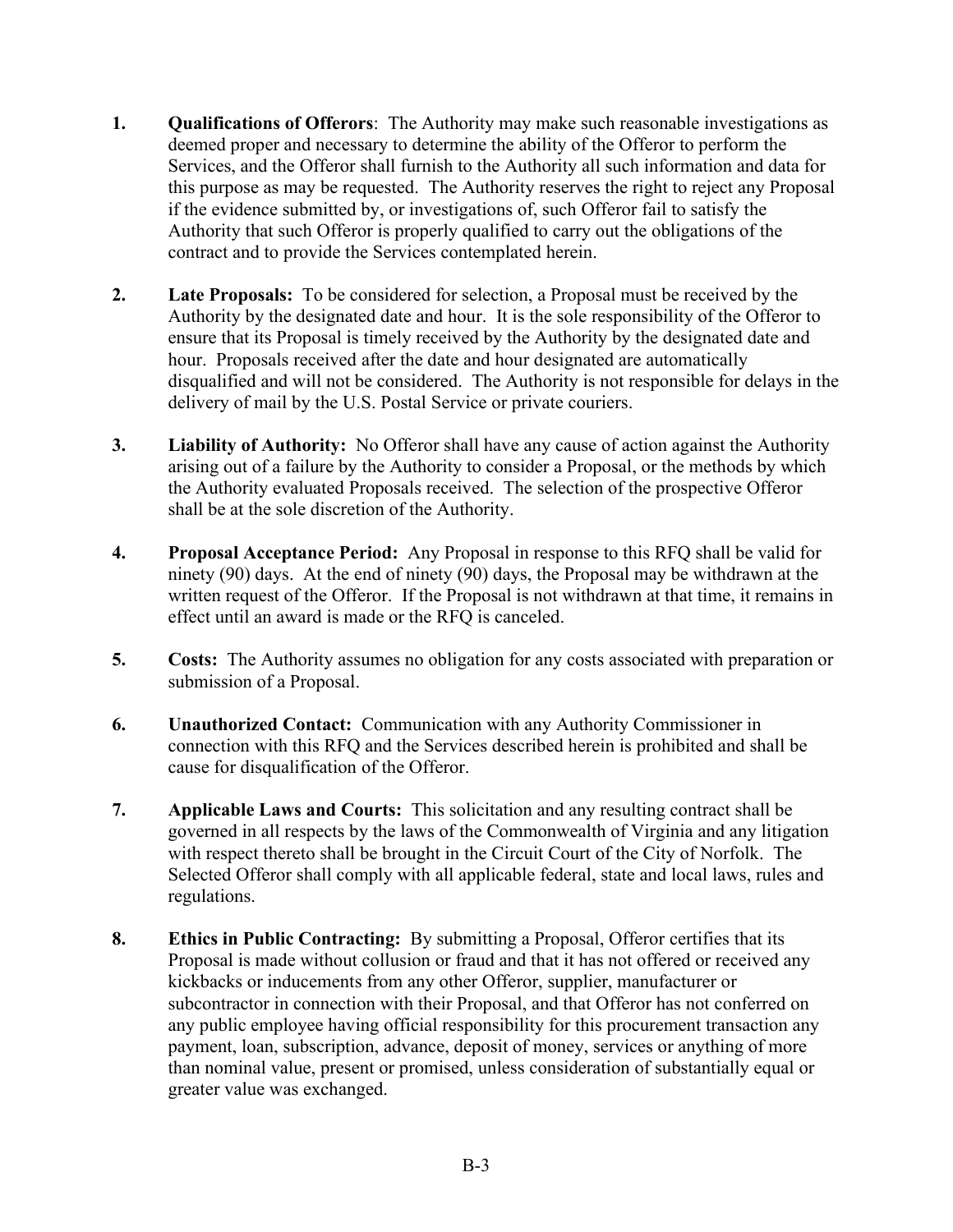- <span id="page-15-0"></span>**9. Conflict of Interest:** The Offeror represents to the Authority that entering into any contract with the Authority will not constitute a violation of the Virginia Conflict of Interest Act.
- <span id="page-15-1"></span>**10. Subcontracts:** No portion of the work shall be subcontracted without prior written consent of the Authority. In the event that the Offeror desires to subcontract some part of the work specified herein, the Offeror shall furnish the Authority the names, qualifications and experience of the proposed subcontractors. The Selected Offeror shall remain fully liable and responsible for the work to be done by its subcontractor(s) and shall assure compliance with all requirements of the Contract.
- <span id="page-15-2"></span>**11. Taxpayer Identification Number:** The Selected Offeror shall furnish to the Authority at the time of Contract award and as a condition precedent to receiving payment from the Authority its federal Employer Identification Number (EIN) if a corporation or a partnership, or its Social Security Number (SSN) if a sole proprietor.
- <span id="page-15-3"></span>**12. Insurance Required of the Consultant:** Prior to the start of any work under the Contract, the Consultant shall provide to the Authority Certificates of Insurance approved by the Authority and shall maintain such insurance until the completion of all Work under the Contract, including but not limited to errors and omissions and liability insurance. The Consultant shall carry professional liability insurance covering negligent acts, errors, and omissions in an amount acceptable to the Authority. In no event shall the amount of professional liability insurance be less than \$1,000,000.
- <span id="page-15-4"></span>**13. Ownership of Documents and Materials:** Ownership of all materials and documentation including any reports and copies of any analyses prepared pursuant to the Contract with the Authority, shall belong exclusively to the Authority and are considered "work for hire." Such materials and documentation shall be the property of the Authority whether the work for which they are made is executed or not. The Consultant shall not use these materials on any other work or release any information about these materials without the express written consent of the Authority.

### <span id="page-15-5"></span>**14. Payments to the Consultant:**

The following procedures are established in conformance with the Virginia Public Procurement Act (VPPA), Code of Virginia §§ 2.2-4300 through 2.2-4377, as amended, and, in particular, § 2.2-4347 *et seq*., which is referred to as the Prompt Payment Act.

- (a) The Consultant shall submit its invoice with the documentation required by the Authority. The invoice shall generally itemize or show a breakdown of the total Contract amount, the value of the various phases or parts, the previously invoiced and approved amounts for payment, and the amount of the current invoice. Invoices for reimbursables shall include documentation of costs for which reimbursement is sought.
- (b) Unless there is a dispute about the compensation due the Consultant then within thirty (30) days after receipt by the Authority of the Consultant's invoice, which shall be considered the invoice receipt date, the Authority shall pay to the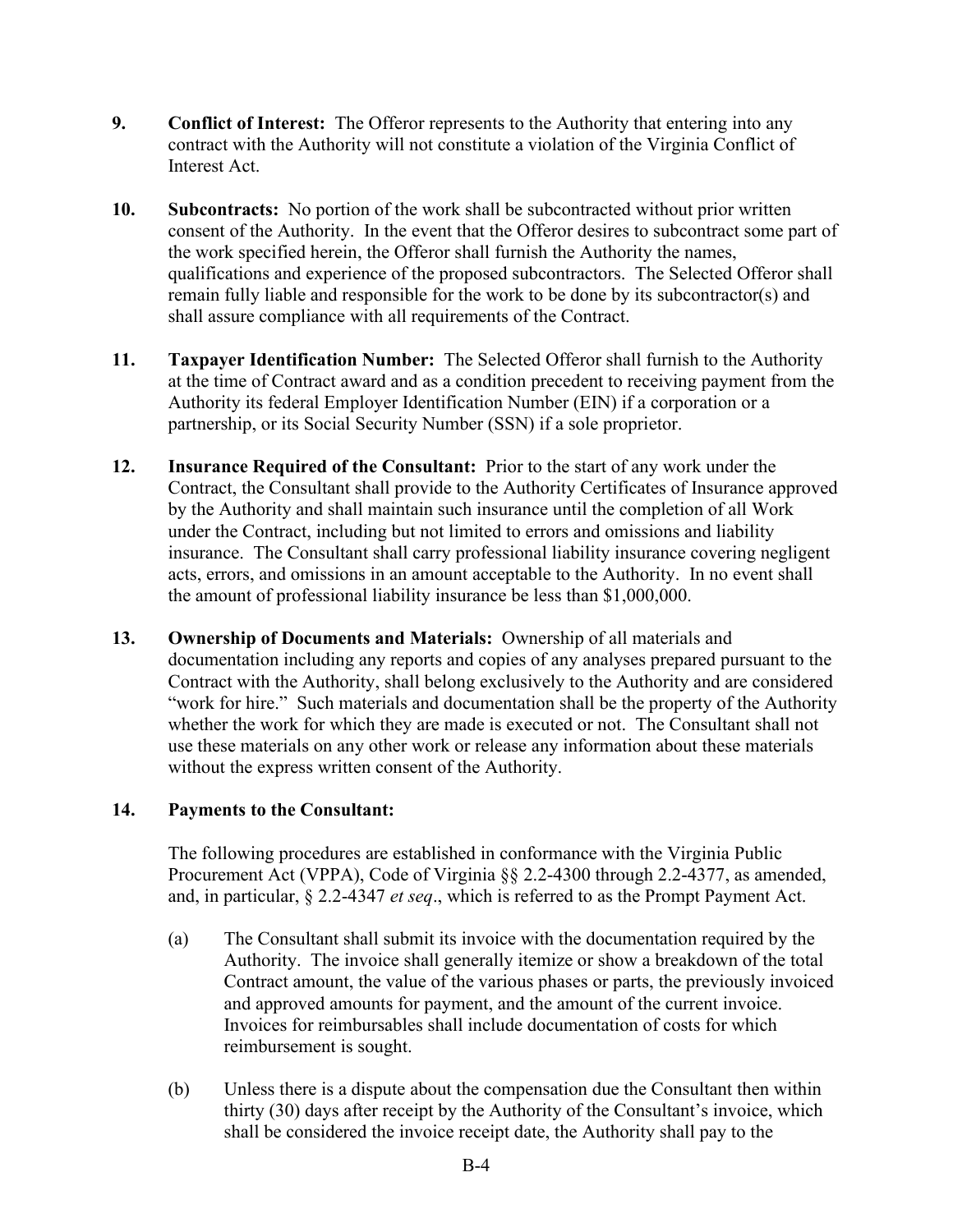Consultant the amount approved, less any retainage and prior payments/advances. The date on which payment is due shall be referred to as the Payment Date.

(c) Interest shall accrue on all amounts owed by the Authority to the Consultant which remain unpaid thirty (30) days following the Payment Date. Said interest shall accrue at the discounted ninety day U.S. Treasury bill rate as established by the Weekly Auction and as reported in the *Wall Street Journal* on the weekday following each such Weekly Auction. During the period of time when the amounts due to the Consultant remain unpaid following the thirtieth  $(30<sup>th</sup>)$  day after the Payment Date, the interest accruing shall fluctuate on a weekly basis and shall be that established by the immediately prior Weekly Auction. It shall be the responsibility of the Consultant to gather and substantiate the applicable weekly interest rates to the satisfaction of the Authority and to calculate to the satisfaction of the Authority the interest due. In no event shall the rate of interest charged exceed the rate of interest established pursuant to Code of Virginia § 58.1-1812. No interest shall accrue when payment is delayed because of a dispute between the Authority and the Consultant. This exception to the accrual of interest shall apply only to that portion of a delayed payment which is actually the subject of the dispute and shall apply only for the duration of such disagreement. The date of mailing of any payment through the U.S. Postal Service is deemed to be the date of payment to the addressee. The Authority is entitled to interest on any amounts from the Consultant that remain unpaid thirty (30) days after the amount is deemed due, whether as a result of a resolution of a dispute or otherwise. Any such interest shall be calculated by the same method as set forth above in this subsection.

### <span id="page-16-0"></span>**15. Payments by the Consultant to Subcontractors:**

- (a) The Consultant is required to pay interest to any of its sub-consultants or subcontractors on all amounts owed by the Consultant that remain unpaid after seven (7) days following receipt by the Consultant from the Authority for work performed by the subcontractor under that contract, except for amounts withheld as allowed. Unless otherwise provided under the terms of the contract, interest shall accrue at the rate of one percent per month.
- (b) The Consultant shall include in each of its subcontracts a provision requiring each consultant or other subcontractor to include or otherwise be subject to the same payment and interest requirements with respect to each lower-tier consultant or subcontractor.
- (c) Any obligation of the Consultant to pay an interest charge to a consultant or subcontractor pursuant to the payment clause in this section shall not be construed to be an obligation of the Authority. A contract modification shall not be made for the purpose of providing reimbursement for the interest charge. A cost reimbursement claim shall not include any amount for reimbursement for the interest charge.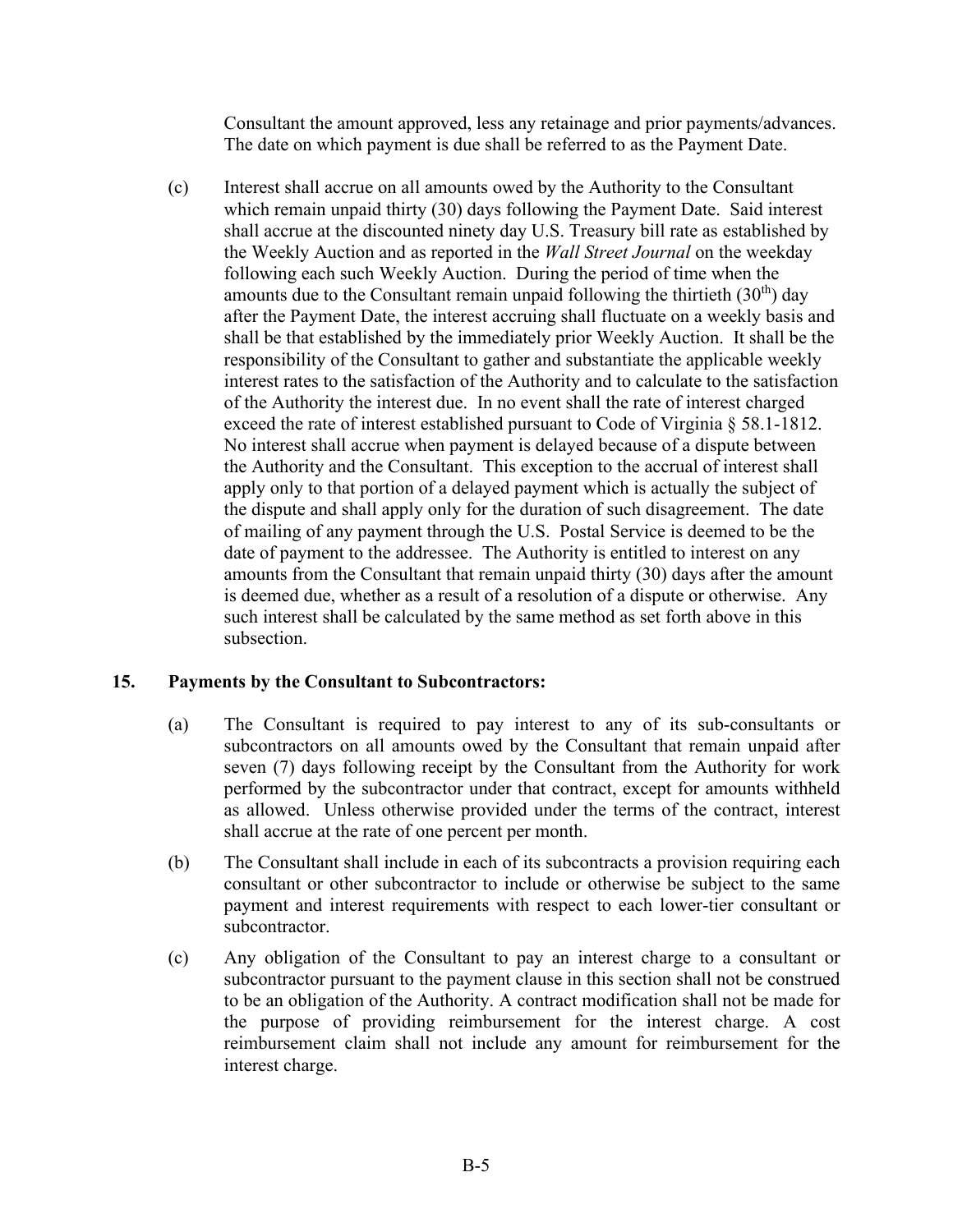- <span id="page-17-0"></span>**16. Audit:** The Consultant, by signing any Contract with the Authority, shall agree to retain all books, records, and other documents relative to the contract for five (5) years after final payment, or until audited by the Authority, whichever is sooner. The Authority and its authorized agents shall have full access to and the right to examine any of the materials during said period.
- <span id="page-17-1"></span>**17. Default:** In case of the Consultant's failure to deliver the reports, documents or services in accordance with the Contract terms and conditions, the Authority, after due written notice, may procure same from other sources, and the Consultant shall be responsible for any resulting additional procurement and administrative costs. This remedy shall be in addition to any other remedies which the Authority may have.

### <span id="page-17-2"></span>**18. Termination of Contract:**

- (a) **General:** The Authority may terminate the Contract for cause or for convenience after giving thirty (30) days written notice to the Consultant. The written notice need not include a statement of reasons for the termination.
- (b) **Termination for Cause:** If the Contract is terminated by the Authority for cause, the Consultant shall be responsible for all damages incurred by the Authority as a result of the Consultant's breach of contract or failure to perform, including but not limited to, all costs and expenses incurred in securing a replacement consultant to fulfill the obligations of the Contract. Any termination by the Authority for default, if determined by a court of competent jurisdiction not to have been justified as a termination for default shall be deemed a termination for the convenience of the Authority.
- (c) **Termination for Convenience:** The Authority may terminate the Contract in whole or in part for convenience by delivering to the Consultant a written notice of termination as set forth above, specifying the extent to which performance under the Contract is terminated and the effective date of the termination. Upon receipt of such notice, the Consultant must stop work, including but not limited to work performed by subcontractors and consultants, at such time and to the extent specified in the notice. If the Contract is terminated for convenience, the Consultant shall be entitled to those fees earned for work performed in accordance with the Contract prior to the notice of termination. Thereafter, the Consultant shall be entitled to any fees earned for work not terminated, but shall not be entitled to lost profits for the portions of the Contract which were terminated.
- <span id="page-17-3"></span>**19. Assignment of Contract:** The Consultant shall not assign the Contract between the Authority and the Consultant, in whole or in part, without the written consent of the Authority.

### <span id="page-17-4"></span>**20. Anti-Discrimination:**

(a) By submitting its Proposal, Consultant certifies to the Authority that it will conform to the provisions of the Federal Civil Rights Act of 1964, as amended, as well as the Virginia Fair Employment Contracting Act of 1975, as amended, where applicable, the Virginians With Disabilities Act, the Americans With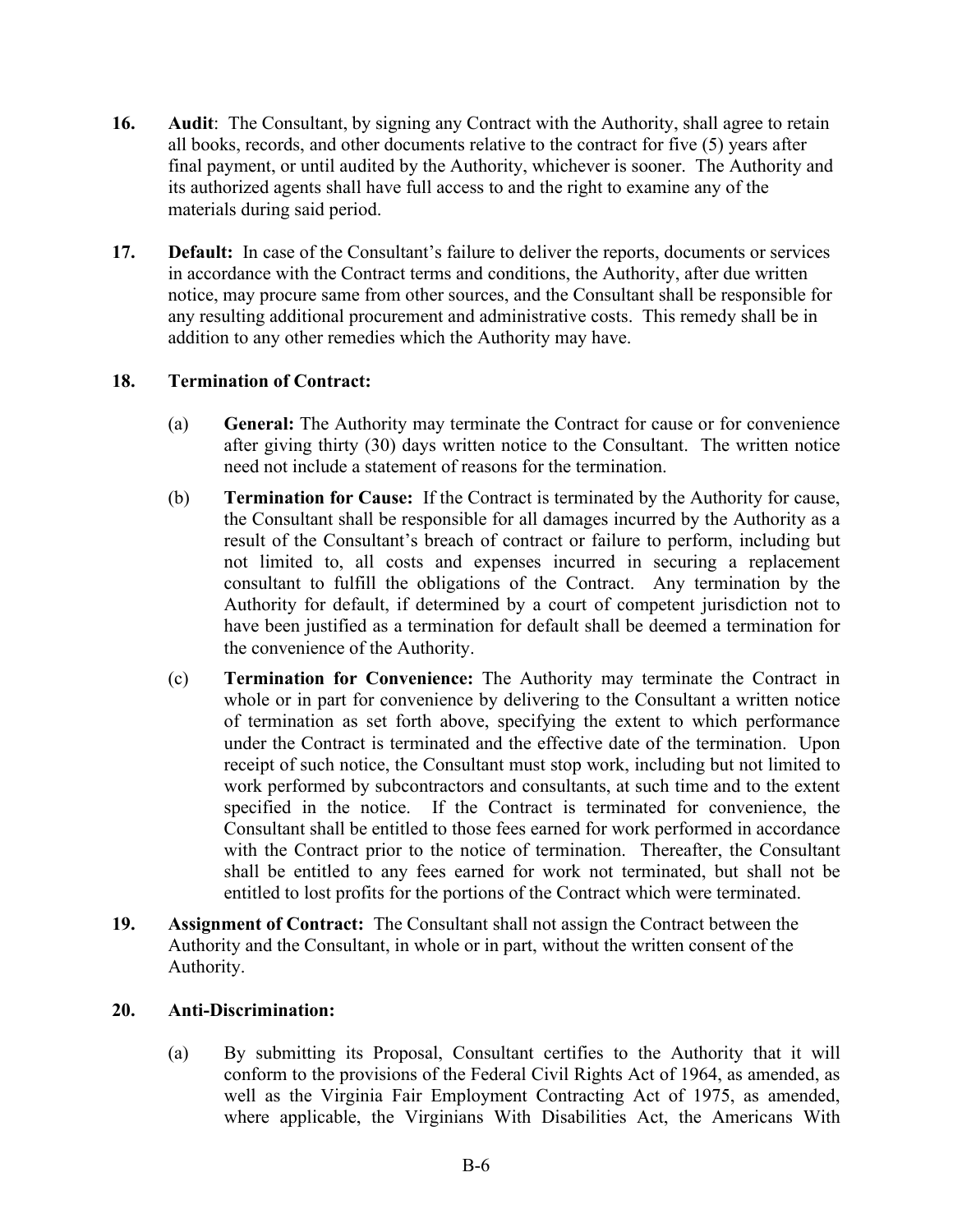Disabilities Act and Code of Virginia § 2.2-4311. If the award is made to a faithbased organization, the organization shall not discriminate against any recipient of goods, services, or disbursements made pursuant to the Contract on the basis of the recipient's religion, religious belief, refusal to participate in a religious practice, or on the basis of race, age, color, gender or national origin and shall be subject to the same rules as other organizations that contract with public bodies to account for the use of the funds provided; however, if the faith-based organization segregates public funds into separate accounts, only the accounts and programs funded with public funds shall be subject to audit by the public body. Code of Virginia § 2.2-4343.1E.

- (b) During the performance of the Contract, the Consultant agrees as follows:
	- (1) The Consultant will not discriminate against any employee or applicant for employment because of race, religion, color, sex, national origin, age, disability, or any other basis prohibited by state law relating to discrimination in employment, except where there is a bona fide occupational qualification reasonably necessary to the normal operation of the Consultant. The Consultant agrees to post in conspicuous places, available to employees an applicants for employment, notices setting forth the provisions of this nondiscrimination clause.
	- (2) The Consultant, in all solicitations or advertisements for employees will state that Consultant is an equal opportunity employer.
	- (3) Notices, advertisements and solicitations placed in accordance with federal law, rule or regulation shall be deemed sufficient for the purpose of meeting the requirements of this section.
- (c) The Consultant will include the provisions of the foregoing paragraphs (1), (2) and (3) in every subcontract or purchase order over \$10,000, so that the provisions will be binding upon each subcontractor or vendor.
- (d) The Norfolk Airport Authority does not discriminate in the solicitation or awarding of contracts on the basis of race, religion, faith-based organizations, color, national origin, age, disability or any other basis prohibited by state or federal law.

### **21. Drug Free Workplace:**

(a) The Authority seeks to establish and maintain a work environment free from the adverse effects of alcohol and other drugs. The adverse effects of alcohol and other drugs create a serious threat to the safety and welfare of all personnel at the job-site, to job-site safety in general, to worker productivity and quality of workmanship, and to the project schedule. Each of the following acts is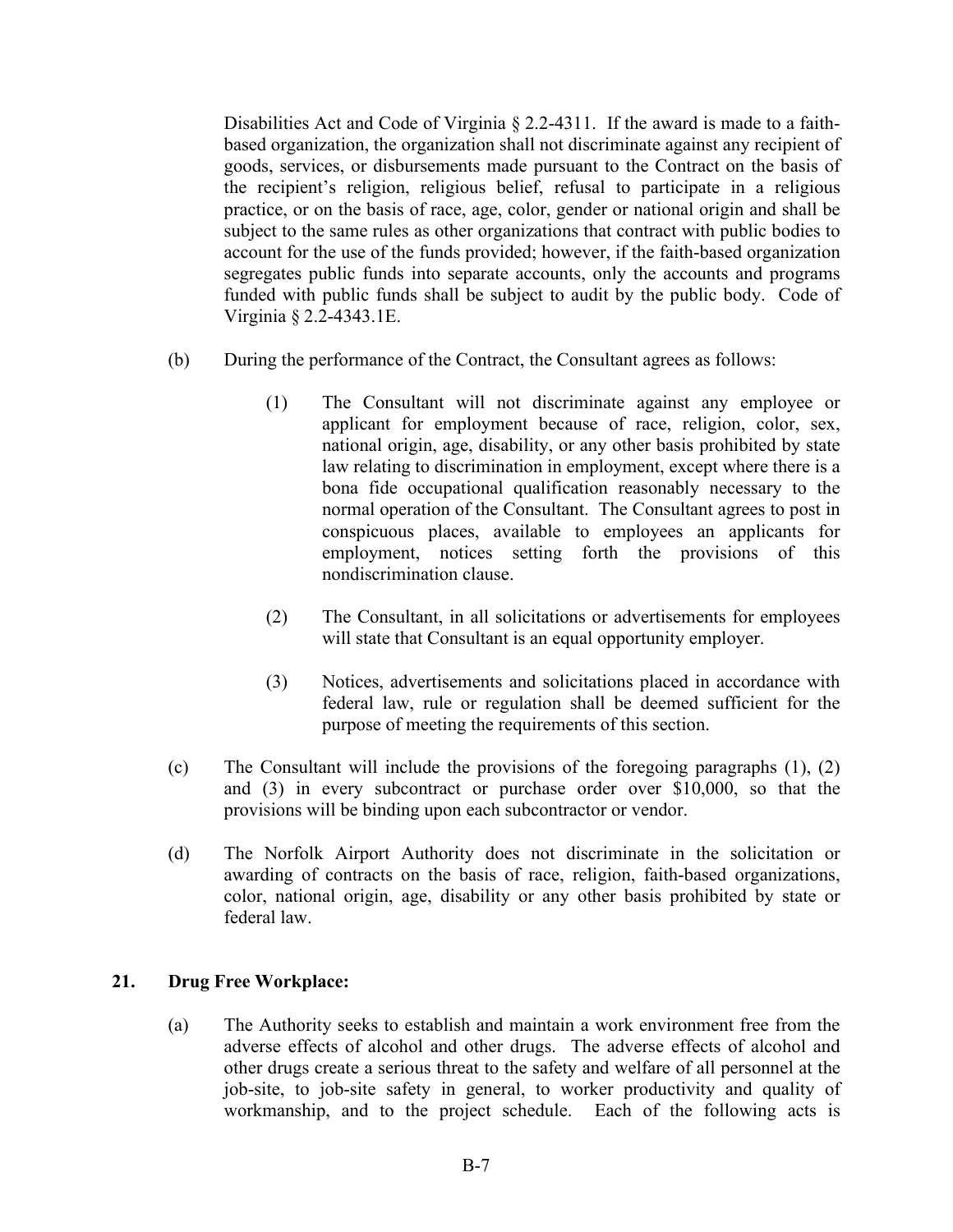prohibited by the Consultant, its employees, subcontractors, sub-consultants, and suppliers while performing services under the terms of the Contract.

- (1) The unlawful or unauthorized manufacture, distribution, dispensation, possession, or use of drugs (except the possession and use of medically prescribed drugs for legitimate medical purposes) in the workplace;
- (2) The unlawful or unauthorized manufacture, distribution, dispensation, or use of alcoholic beverages in the workplace during hours of work;
- (3) The impairment of a person in the workplace, or at the construction site, related to the use of alcohol or other drugs including impairment from prescription drugs.
- (b) The Consultant shall post a copy of this policy in a conspicuous place at the workplace and assure that all personnel are advised of the policy. A violation of this policy will be recognized as a breach of contract and may result in termination of the Contract.
- (c) During the performance of this Contract, the Consultant agrees to (i) provide a drug free workplace for the Consultant's employees; (ii) post in conspicuous places, available to employees and applicants for employment, a statement notifying employees that the unlawful manufacture, sale, distribution, dispensation, possession, or use of a controlled substance or marijuana is prohibited in the Consultant's workplace and specifying the actions that will be taken against employees for violations of such prohibition; (iii) state in all solicitations or advertisements for employees that the Consultant maintains a drug free workplace; and (iv) include the provisions of the foregoing clauses in every subcontract or purchase order of over \$10,000 so that the provision will be binding upon each subcontractor or vendor.
- <span id="page-19-0"></span>**22. Laws and Regulations:** In performing services under the Contract, the Consultant shall comply with applicable federal, state and local laws and regulations. The Consultant shall give all notices and comply with all laws, ordinances, regulations, and lawful orders of any public authority bearing on the performance of the Contract.

### <span id="page-19-1"></span>**23. Compliance with State Law; Foreign and Domestic Businesses Authorized to Transact Business in Virginia:**

(a) If organized as a stock or non-stock corporation, limited liability company, business trust, or limited partnership or registered as a registered limited liability partnership, Consultant shall be authorized to transact business in the Commonwealth as a domestic or foreign business entity if so required by Title 13.1 or Title 50 of the Virginia Code, or as otherwise required by law.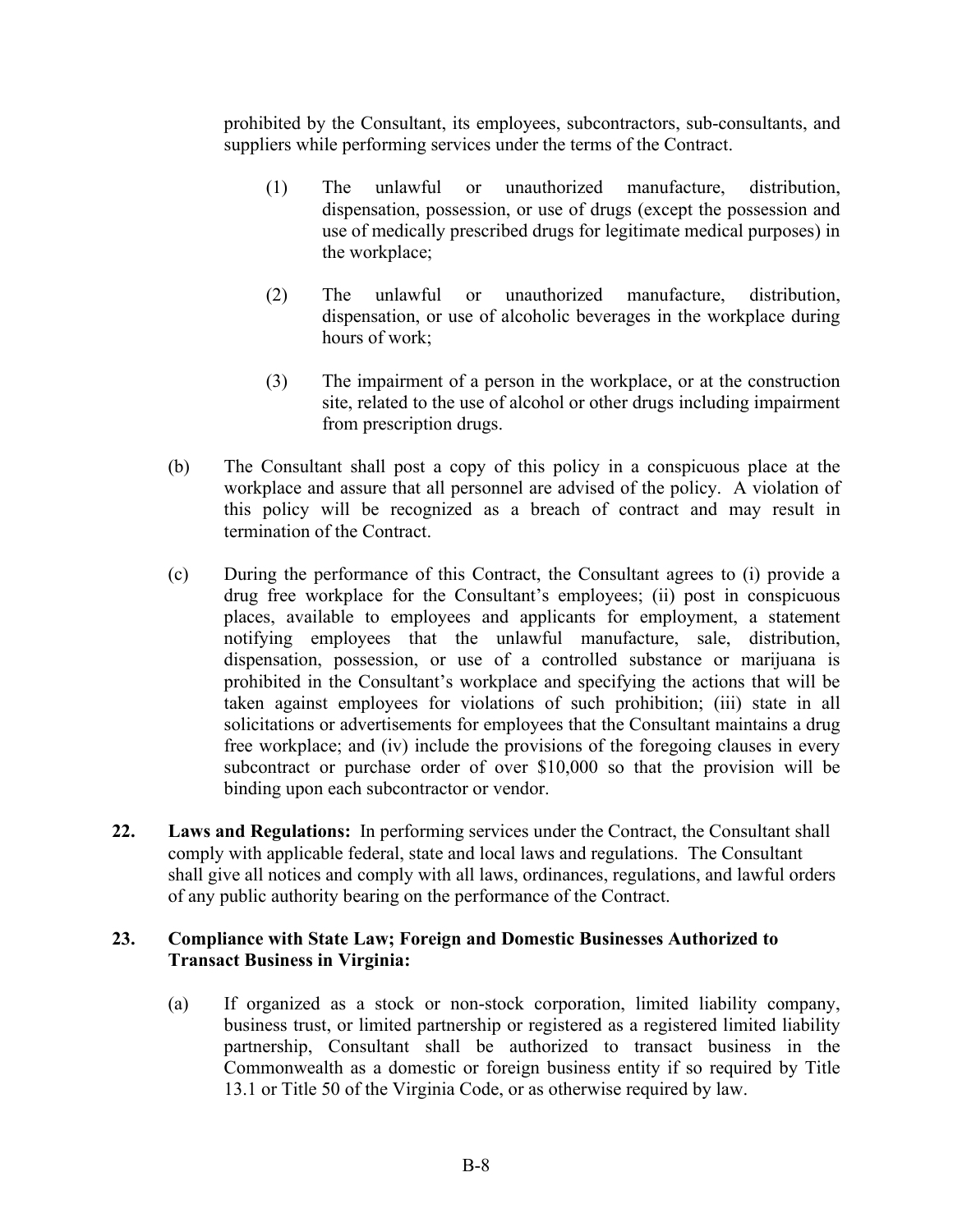- (b) If organized or authorized to transact business in the Commonwealth pursuant to Title 13.1 or Title 50 of the Virginia Code, Consultant must provide Authority the identification number issued to it by the State Corporation Commission. If not required to be authorized to transact business in the Commonwealth as a foreign business entity under Title 13.1 or Title 50 of the Virginia Code, or as otherwise required by law, Consultant shall provide Authority a statement describing why Consultant is not required to be so authorized.
- (c) Any business entity described in subsection (1) shall not allow its existence to lapse or its certificate of authority or registration to transact business in the Commonwealth, if so required under Title 13.1 or Title 50, to be revoked or cancelled at any time during the term of the contract.
- <span id="page-20-0"></span>**24. Debarment Status:** By entering into the Contract, Consultant certifies that it is not currently debarred from doing business with or in the Commonwealth of Virginia, nor is it an agent of any person or entity that is currently debarred from doing business in the Commonwealth of Virginia.
- <span id="page-20-1"></span>**25. Anti-Trust:** By entering into the Contract, Consultant conveys, sells, assigns, and transfers to the Authority all rights, title and interest in and to all causes of the action it may now have to hereafter acquire under the antitrust laws of the United States and the Commonwealth of Virginia, relating to the particular services acquired by the Authority under the Contract.
- <span id="page-20-2"></span>**26. Immigration Reform and Control Act of 1986:** By submitting a Proposal, Offeror certifies that it does not and will not during the performance of this contract employ illegal alien workers or otherwise violate the provisions of the federal Immigration Reform and Control Act of 1986.

### **27. Required Federal Contract Provisions:**

### **GENERAL CIVIL RIGHTS PROVISIONS**

The Contractor agrees to comply with pertinent statutes, Executive Orders and such rules as are promulgated to ensure that no person shall, on the grounds of race, creed, color, national origin, sex, age, or disability be excluded from participating in any activity conducted with or benefiting from Federal assistance.

This provision binds the Contractor and subcontractors from the bid solicitation period through the completion of the contract. This provision is in addition to that required by Title VI of the Civil Rights Act of 1964.

### **TITLE VI CLAUSES**

### **Compliance with Nondiscrimination Requirements:**

During the performance of this contract, the Contractor, for itself, its assignees, and successors in interest (hereinafter referred to as the "Contractor"), agrees as follows: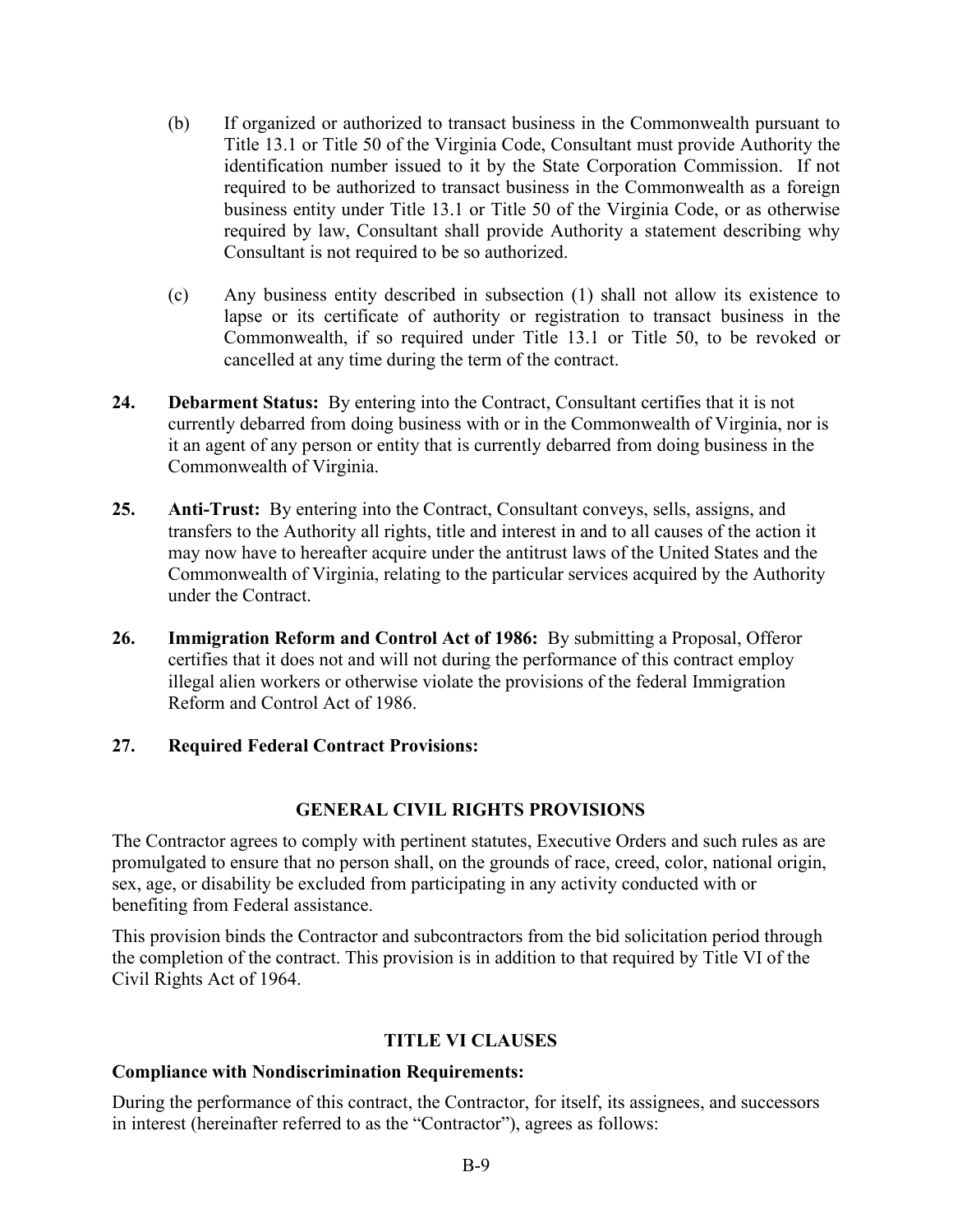- 1. **Compliance with Regulations:** The Contractor (hereinafter includes consultants) will comply with the Title VI List of Pertinent Nondiscrimination Acts and Authorities, as they may be amended from time to time, which are herein incorporated by reference and made a part of this contract.
- 2. **Nondiscrimination:** The Contractor, with regard to the work performed by it during the contract, will not discriminate on the grounds of race, color, or national origin in the selection and retention of subcontractors, including procurements of materials and leases of equipment. The Contractor will not participate directly or indirectly in the discrimination prohibited by the Nondiscrimination Acts and Authorities, including employment practices when the contract covers any activity, project, or program set forth in Appendix B of 49 CFR part 21.
- 3. **Solicitations for Subcontracts, including Procurements of Materials and Equipment:** In all solicitations, either by competitive bidding or negotiation made by the Contractor for work to be performed under a subcontract, including procurements of materials, or leases of equipment, each potential subcontractor or supplier will be notified by the Contractor of the contractor's obligations under this contract and the Nondiscrimination Acts and Authorities on the grounds of race, color, or national origin.
- 4. **Information and Reports:** The Contractor will provide all information and reports required by the Acts, the Regulations, and directives issued pursuant thereto and will permit access to its books, records, accounts, other sources of information, and its facilities as may be determined by the sponsor or the Federal Aviation Administration to be pertinent to ascertain compliance with such Nondiscrimination Acts and Authorities and instructions. Where any information required of a contractor is in the exclusive possession of another who fails or refuses to furnish the information, the Contractor will so certify to the sponsor or the Federal Aviation Administration, as appropriate, and will set forth what efforts it has made to obtain the information.
- 5. **Sanctions for Noncompliance:** In the event of a Contractor's noncompliance with the non-discrimination provisions of this contract, the sponsor will impose such contract sanctions as it or the Federal Aviation Administration may determine to be appropriate, including, but not limited to:
	- a. Withholding payments to the Contractor under the contract until the Contractor complies; and/or
	- b. Cancelling, terminating, or suspending a contract, in whole or in part.
- 6. **Incorporation of Provisions:** The Contractor will include the provisions of paragraphs one through six in every subcontract, including procurements of materials and leases of equipment, unless exempt by the Acts, the Regulations, and directives issued pursuant thereto. The Contractor will take action with respect to any subcontract or procurement as the sponsor or the Federal Aviation Administration may direct as a means of enforcing such provisions including sanctions for noncompliance. Provided, that if the Contractor becomes involved in, or is threatened with litigation by a subcontractor, or supplier because of such direction, the Contractor may request the sponsor to enter into any litigation to protect the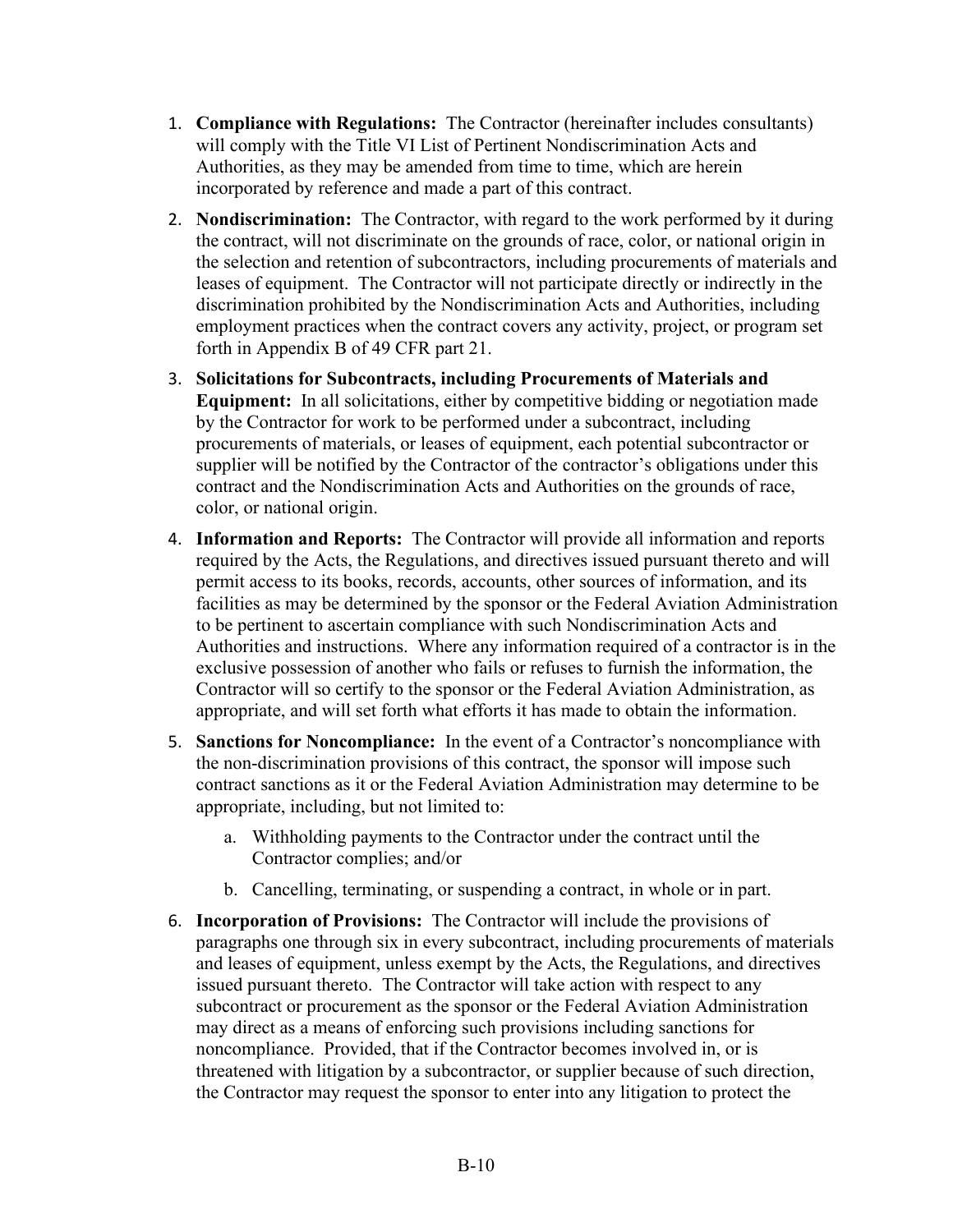interests of the sponsor. In addition, the Contractor may request the United States to enter into the litigation to protect the interests of the United States.

### **List of Pertinent Nondiscrimination Acts and Authorities**

During the performance of this contract, the Contractor, for itself, its assignees, and successors in interest (hereinafter referred to as the "Contractor") agrees to comply with the following non-discrimination statutes and authorities; including but not limited to:

- Title VI of the Civil Rights Act of 1964 (42 USC § 2000d *et seq*., 78 stat. 252) (prohibits discrimination on the basis of race, color, national origin);
- 49 CFR part 21 (Non-discrimination in Federally-assisted programs of the Department of Transportation—Effectuation of Title VI of the Civil Rights Act of 1964);
- The Uniform Relocation Assistance and Real Property Acquisition Policies Act of 1970, (42 USC § 4601) (prohibits unfair treatment of persons displaced or whose property has been acquired because of Federal or Federal-aid programs and projects);
- Section 504 of the Rehabilitation Act of 1973 (29 USC § 794 *et seq*.), as amended (prohibits discrimination on the basis of disability); and 49 CFR part 27;
- The Age Discrimination Act of 1975, as amended (42 USC § 6101 *et seq*.) (prohibits discrimination on the basis of age);
- Airport and Airway Improvement Act of 1982 (49 USC § 471, Section 47123), as amended (prohibits discrimination based on race, creed, color, national origin, or sex);
- The Civil Rights Restoration Act of 1987 (PL 100-209) (broadened the scope, coverage and applicability of Title VI of the Civil Rights Act of 1964, the Age Discrimination Act of 1975 and Section 504 of the Rehabilitation Act of 1973, by expanding the definition of the terms "programs or activities" to include all of the programs or activities of the Federal-aid recipients, sub-recipients and contractors, whether such programs or activities are Federally funded or not);
- Titles II and III of the Americans with Disabilities Act of 1990, which prohibit discrimination on the basis of disability in the operation of public entities, public and private transportation systems, places of public accommodation, and certain testing entities (42 USC §§ 12131 – 12189) as implemented by U.S. Department of Transportation regulations at 49 CFR parts 37 and 38;
- The Federal Aviation Administration's Nondiscrimination statute (49 USC § 47123) (prohibits discrimination on the basis of race, color, national origin, and sex);
- Executive Order 12898, Federal Actions to Address Environmental Justice in Minority Populations and Low-Income Populations, which ensures nondiscrimination against minority populations by discouraging programs, policies, and activities with disproportionately high and adverse human health or environmental effects on minority and low-income populations;
- Executive Order 13166, Improving Access to Services for Persons with Limited English Proficiency, and resulting agency guidance, national origin discrimination includes discrimination because of limited English proficiency (LEP). To ensure compliance with Title VI, you must take reasonable steps to ensure that LEP persons have meaningful access to your programs (70 Fed. Reg. at 74087 to 74100);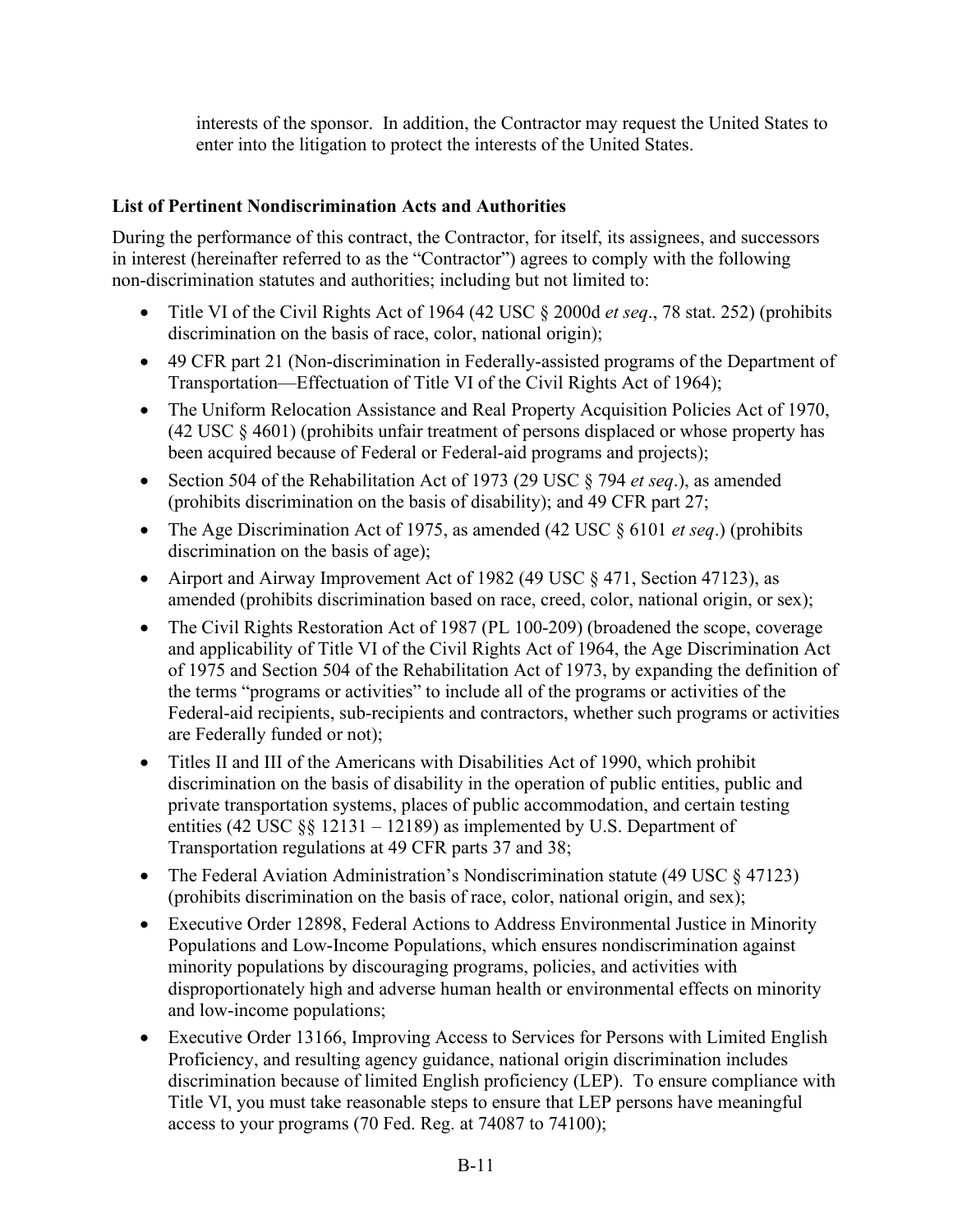• Title IX of the Education Amendments of 1972, as amended, which prohibits you from discriminating because of sex in education programs or activities (20 USC 1681 et seq).

### **CLEAN AIR AND WATER POLLUTION CONTROL**

Contractor agrees to comply with all applicable standards, orders, and regulations issued pursuant to the Clean Air Act (42 USC § 740-7671q) and the Federal Water Pollution Control Act as amended (33 USC § 1251-1387). The Contractor agrees to report any violation to the Owner immediately upon discovery. The Owner assumes responsibility for notifying the Environmental Protection Agency (EPA) and the Federal Aviation Administration.

Contractor must include this requirement in all subcontracts that exceeds \$150,000.

### **EQUAL OPPORTUNITY CLAUSE**

During the performance of this contract, the Contractor agrees as follows:

(1) The Contractor will not discriminate against any employee or applicant for employment because of race, color, religion, sex, or national origin. The Contractor will take affirmative action to ensure that applicants are employed, and that employees are treated during employment, without regard to their race, color, religion, sex, sexual orientation, gender identify, or national origin. Such action shall include, but not be limited to, the following: employment, upgrading, demotion, or transfer; recruitment or recruitment advertising; layoff, or termination; rates of pay or other forms of compensation; and selection for training, including apprenticeship. The Contractor agrees to post in conspicuous places, available to employees and applicants for employment, notices to be provided setting forth the provisions of this nondiscrimination clause.

(2) The Contractor will, in all solicitations or advertisements for employees placed by or on behalf of the Contractor, state that all qualified applicants will receive considerations for employment without regard to race, color, religion, sex, or national origin.

(3) The Contractor will send to each labor union or representative of workers with which it has a collective bargaining agreement or other contract or understanding, a notice to be provided advising the said labor union or workers' representatives of the Contractor's commitments under this section and shall post copies of the notice in conspicuous places available to employees and applicants for employment.

(4) The Contractor will comply with all provisions of Executive Order 11246 of September 24, 1965, and of the rules, regulations, and relevant orders of the Secretary of Labor.

(5) The Contractor will furnish all information and reports required by Executive Order 11246 of September 24, 1965, and by rules, regulations, and orders of the Secretary of Labor, or pursuant thereto, and will permit access to his books, records, and accounts by the administering agency and the Secretary of Labor for purposes of investigation to ascertain compliance with such rules, regulations, and orders.

(6) In the event of the Contractor's noncompliance with the nondiscrimination clauses of this contract or with any of the said rules, regulations, or orders, this contract may be canceled, terminated, or suspended in whole or in part and the Contractor may be declared ineligible for further Government contracts or federally assisted construction contracts in accordance with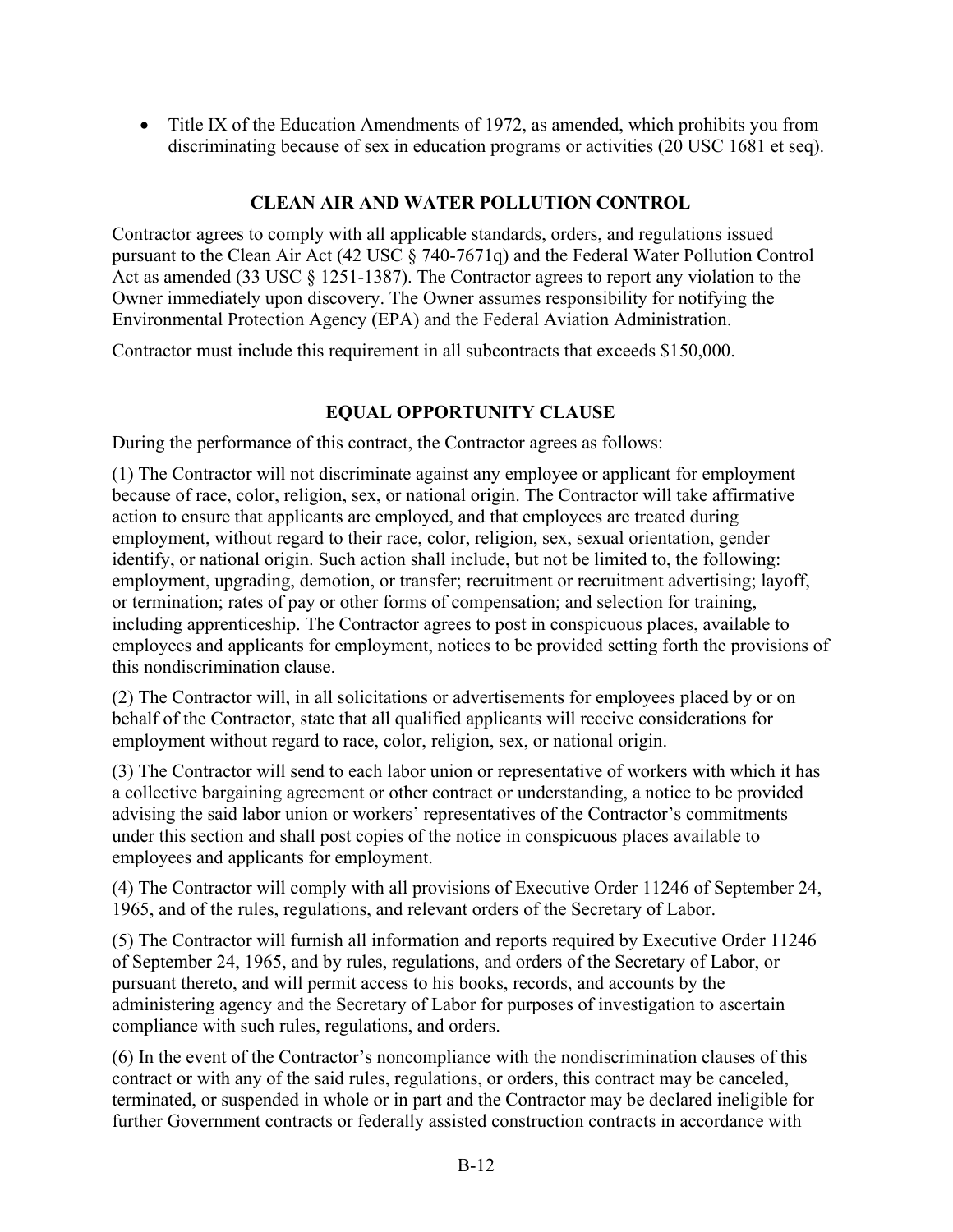procedures authorized in Executive Order 11246 of September 24, 1965, and such other sanctions may be imposed and remedies invoked as provided in Executive Order 11246 of September 24, 1965, or by rule, regulation, or order of the Secretary of Labor, or as otherwise provided by law.

(7) The Contractor will include the portion of the sentence immediately preceding paragraph (1) and the provisions of paragraphs (1) through (7) in every subcontract or purchase order unless exempted by rules, regulations, or orders of the Secretary of Labor issued pursuant to section 204 of Executive Order 11246 of September 24, 1965, so that such provisions will be binding upon each subcontractor or vendor. The Contractor will take such action with respect to any subcontract or purchase order as the administering agency may direct as a means of enforcing such provisions, including sanctions for noncompliance*: Provided, however*, that in the event a contractor becomes involved in, or is threatened with, litigation with a subcontractor or vendor as a result of such direction by the administering agency the Contractor may request the United States to enter into such litigation to protect the interests of the United States.

### **STANDARD FEDERAL EQUAL EMPLOYMENT OPPORTUNITY CONSTRUCTION CONTRACT SPECIFICATIONS**

1. As used in these specifications:

- a. "Covered area" means the geographical area described in the solicitation from which this contract resulted;
- b. "Director" means Director, Office of Federal Contract Compliance Programs (OFCCP), U.S. Department of Labor, or any person to whom the Director delegates authority;
- c. "Employer identification number" means the Federal social security number used on the Employer's Quarterly Federal Tax Return, U.S. Treasury Department Form 941;
- d. "Minority" includes:

(1) Black (all persons having origins in any of the Black African racial groups not of Hispanic origin);

(2) Hispanic (all persons of Mexican, Puerto Rican, Cuban, Central or South American, or other Spanish culture or origin regardless of race);

(3) Asian and Pacific Islander (all persons having origins in any of the original peoples of the Far East, Southeast Asia, the Indian Subcontinent, or the Pacific Islands); and

(4) American Indian or Alaskan native (all persons having origins in any of the original peoples of North America and maintaining identifiable tribal affiliations through membership and participation or community identification).

2. Whenever the Contractor, or any subcontractor at any tier, subcontracts a portion of the work involving any construction trade, it shall physically include in each subcontract in excess of \$10,000 the provisions of these specifications and the Notice which contains the applicable goals for minority and female participation and which is set forth in the solicitations from which this contract resulted.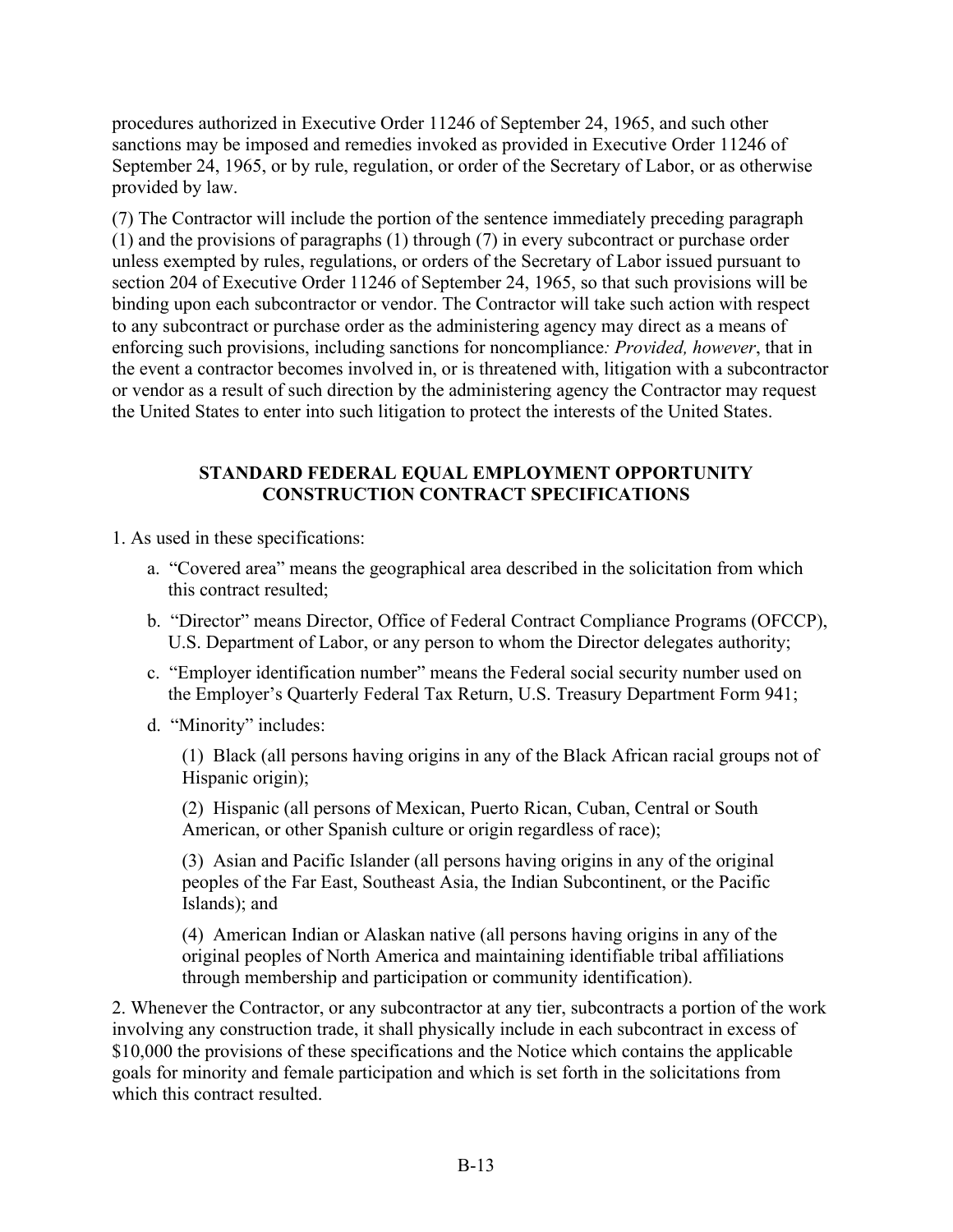3. If the Contractor is participating (pursuant to 41 CFR part 60-4.5) in a Hometown Plan approved by the U.S. Department of Labor in the covered area either individually or through an association, its affirmative action obligations on all work in the Plan area (including goals and timetables) shall be in accordance with that Plan for those trades which have unions participating in the Plan. Contractors shall be able to demonstrate their participation in and compliance with the provisions of any such Hometown Plan. Each contractor or subcontractor participating in an approved plan is individually required to comply with its obligations under the EEO clause and to make a good faith effort to achieve each goal under the Plan in each trade in which it has employees. The overall good faith performance by other contractors or subcontractors toward a goal in an approved Plan does not excuse any covered contractor's or subcontractor's failure to take good faith efforts to achieve the Plan goals and timetables.

4. The Contractor shall implement the specific affirmative action standards provided in paragraphs 7a through 7p of these specifications. The goals set forth in the solicitation from which this contract resulted are expressed as percentages of the total hours of employment and training of minority and female utilization the Contractor should reasonably be able to achieve in each construction trade in which it has employees in the covered area. Covered construction contractors performing construction work in a geographical area where they do not have a Federal or federally assisted construction contract shall apply the minority and female goals established for the geographical area where the work is being performed. Goals are published periodically in the Federal Register in notice form, and such notices may be obtained from any Office of Federal Contract Compliance Programs office or from Federal procurement contracting officers. The Contractor is expected to make substantially uniform progress in meeting its goals in each craft during the period specified.

5. Neither the provisions of any collective bargaining agreement nor the failure by a union with whom the Contractor has a collective bargaining agreement to refer either minorities or women shall excuse the Contractor's obligations under these specifications, Executive Order 11246, or the regulations promulgated pursuant thereto.

6. In order for the non-working training hours of apprentices and trainees to be counted in meeting the goals, such apprentices and trainees shall be employed by the Contractor during the training period and the Contractor shall have made a commitment to employ the apprentices and trainees at the completion of their training, subject to the availability of employment opportunities. Trainees shall be trained pursuant to training programs approved by the U.S. Department of Labor.

7. The Contractor shall take specific affirmative actions to ensure equal employment opportunity. The evaluation of the Contractor's compliance with these specifications shall be based upon its effort to achieve maximum results from its actions. The Contractor shall document these efforts fully and shall implement affirmative action steps at least as extensive as the following:

a. Ensure and maintain a working environment free of harassment, intimidation, and coercion at all sites, and in all facilities at which the Contractor's employees are assigned to work. The Contractor, where possible, will assign two or more women to each construction project. The Contractor shall specifically ensure that all foremen, superintendents, and other onsite supervisory personnel are aware of and carry out the Contractor's obligation to maintain such a working environment, with specific attention to minority or female individuals working at such sites or in such facilities.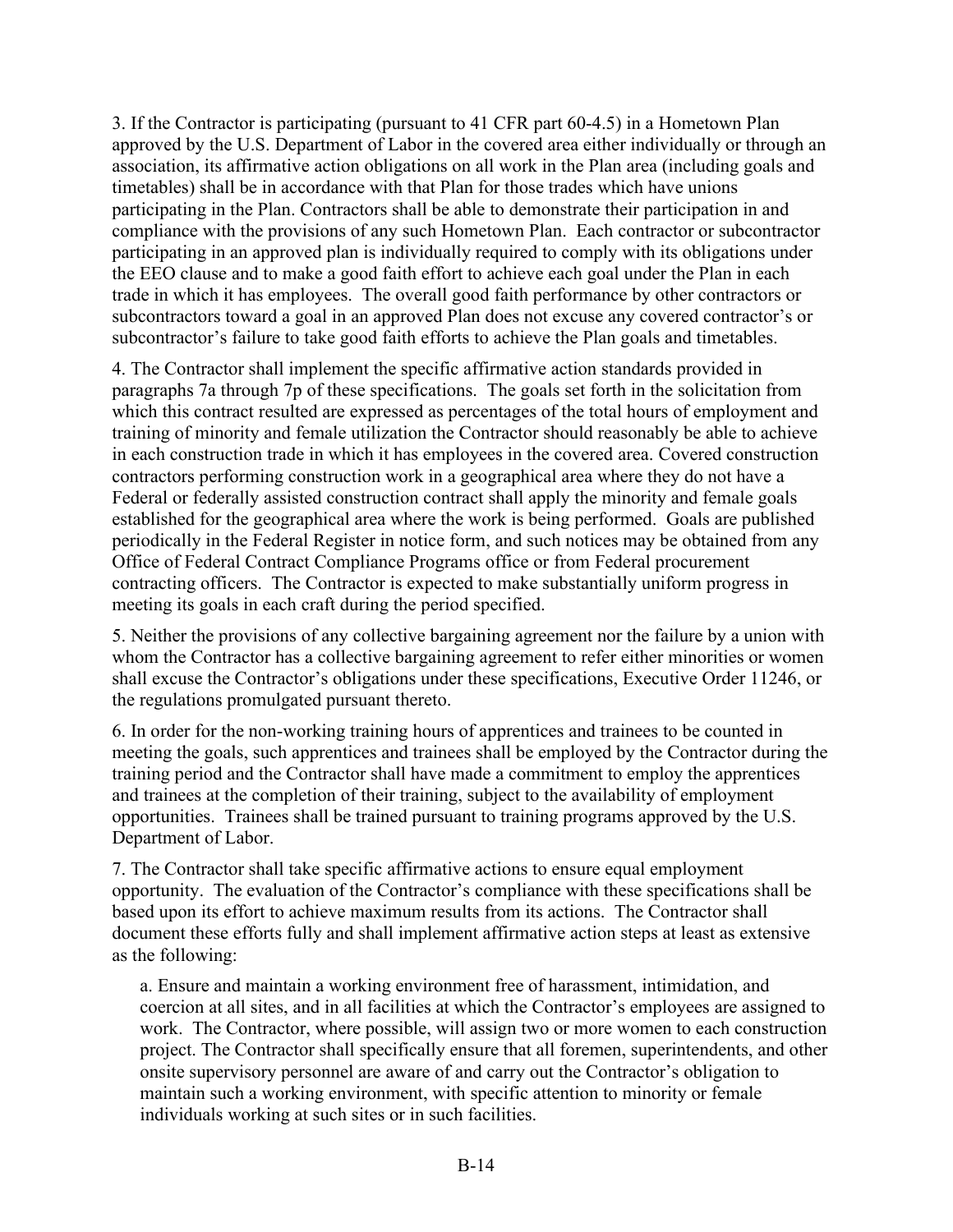b. Establish and maintain a current list of minority and female recruitment sources, provide written notification to minority and female recruitment sources and to community organizations when the Contractor or its unions have employment opportunities available, and maintain a record of the organizations' responses.

c. Maintain a current file of the names, addresses, and telephone numbers of each minority and female off-the-street applicant and minority or female referral from a union, a recruitment source, or community organization and of what action was taken with respect to each such individual. If such individual was sent to the union hiring hall for referral and was not referred back to the Contractor by the union or, if referred, not employed by the Contractor, this shall be documented in the file with the reason therefore along with whatever additional actions the Contractor may have taken.

d. Provide immediate written notification to the Director when the union or unions with which the Contractor has a collective bargaining agreement has not referred to the Contractor a minority person or female sent by the Contractor, or when the Contractor has other information that the union referral process has impeded the Contractor's efforts to meet its obligations.

e. Develop on-the-job training opportunities and/or participate in training programs for the area which expressly include minorities and women, including upgrading programs and apprenticeship and trainee programs relevant to the Contractor's employment needs, especially those programs funded or approved by the Department of Labor. The Contractor shall provide notice of these programs to the sources compiled under 7b above.

f. Disseminate the Contractor's EEO policy by providing notice of the policy to unions and training programs and requesting their cooperation in assisting the Contractor in meeting its EEO obligations; by including it in any policy manual and collective bargaining agreement; by publicizing it in the company newspaper, annual report, etc.; by specific review of the policy with all management personnel and with all minority and female employees at least once a year; and by posting the company EEO policy on bulletin boards accessible to all employees at each location where construction work is performed.

g. Review, at least annually, the company's EEO policy and affirmative action obligations under these specifications with all employees having any responsibility for hiring, assignment, layoff, termination, or other employment decisions, including specific review of these items, with onsite supervisory personnel such superintendents, general foremen, etc., prior to the initiation of construction work at any job site. A written record shall be made and maintained identifying the time and place of these meetings, persons attending, subject matter discussed, and disposition of the subject matter.

h. Disseminate the Contractor's EEO policy externally by including it in any advertising in the news media, specifically including minority and female news media, and providing written notification to and discussing the Contractor's EEO policy with other contractors and subcontractors with whom the Contractor does or anticipates doing business.

i. Direct its recruitment efforts, both oral and written, to minority, female, and community organizations, to schools with minority and female students; and to minority and female recruitment and training organizations serving the Contractor's recruitment area and employment needs. Not later than one month prior to the date for the acceptance of applications for apprenticeship or other training by any recruitment source, the Contractor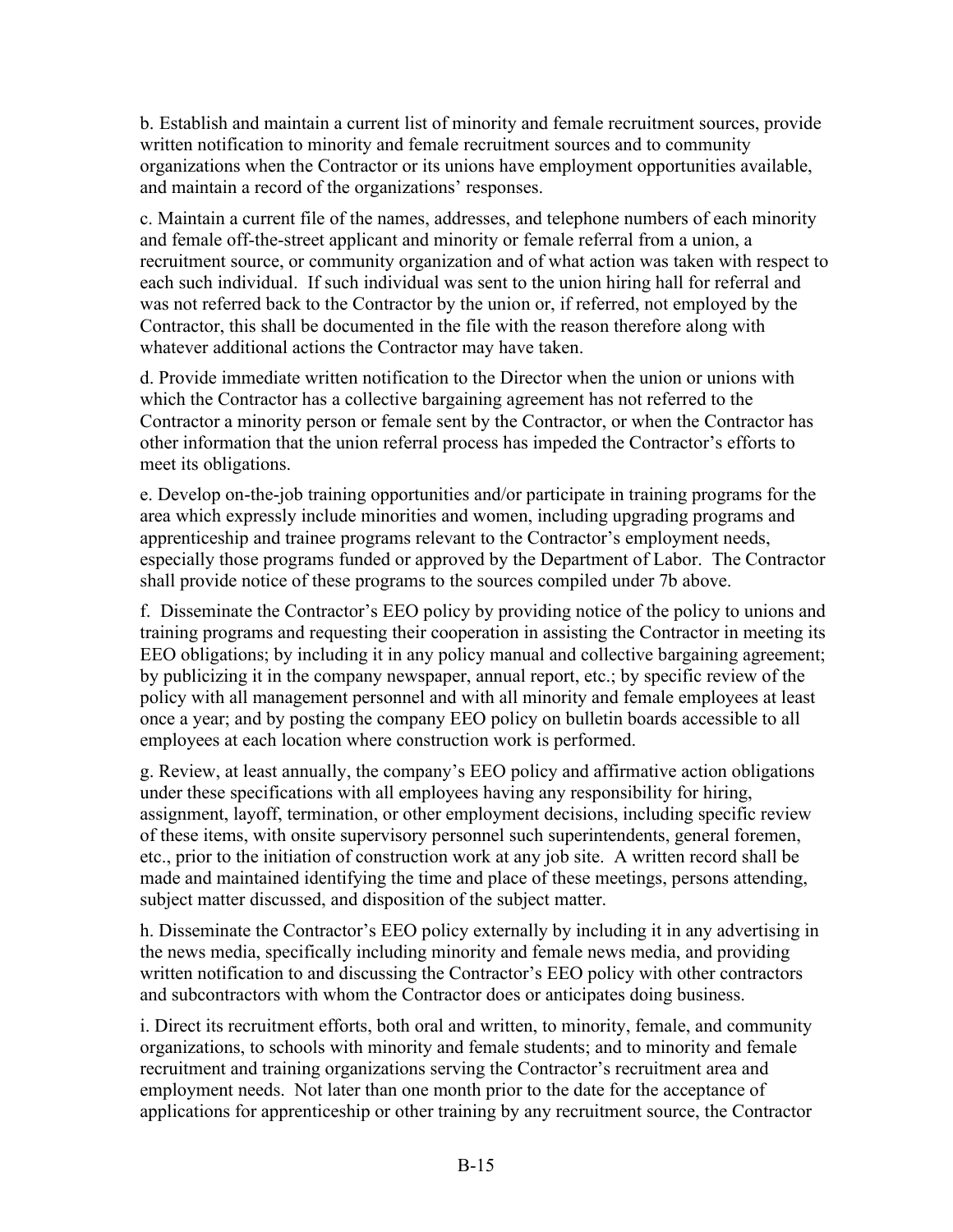shall send written notification to organizations, such as the above, describing the openings, screening procedures, and tests to be used in the selection process.

j. Encourage present minority and female employees to recruit other minority persons and women and, where reasonable, provide after school, summer, and vacation employment to minority and female youth both on the site and in other areas of a contractor's workforce.

k. Validate all tests and other selection requirements where there is an obligation to do so under 41 CFR part 60-3.

l. Conduct, at least annually, an inventory and evaluation at least of all minority and female personnel, for promotional opportunities and encourage these employees to seek or to prepare for, through appropriate training, etc., such opportunities.

m. Ensure that seniority practices, job classifications, work assignments, and other personnel practices do not have a discriminatory effect by continually monitoring all personnel and employment related activities to ensure that the EEO policy and the Contractor's obligations under these specifications are being carried out.

n. Ensure that all facilities and company activities are non-segregated except that separate or single user toilet and necessary changing facilities shall be provided to assure privacy between the sexes.

o. Document and maintain a record of all solicitations of offers for subcontracts from minority and female construction contractors and suppliers, including circulation of solicitations to minority and female contractor associations and other business associations.

p. Conduct a review, at least annually, of all supervisor's adherence to and performance under the Contractor's EEO policies and affirmative action obligations.

8. Contractors are encouraged to participate in voluntary associations, which assist in fulfilling one or more of their affirmative action obligations (7a through 7p). The efforts of a contractor association, joint contractor union, contractor community, or other similar groups of which the Contractor is a member and participant may be asserted as fulfilling any one or more of its obligations under 7a through 7p of these specifications provided that the Contractor actively participates in the group, makes every effort to assure that the group has a positive impact on the employment of minorities and women in the industry, ensures that the concrete benefits of the program are reflected in the Contractor's minority and female workforce participation, makes a good faith effort to meet its individual goals and timetables, and can provide access to documentation which demonstrates the effectiveness of actions taken on behalf of the Contractor. The obligation to comply, however, is the Contractor's and failure of such a group to fulfill an obligation shall not be a defense for the Contractor's noncompliance.

9. A single goal for minorities and a separate single goal for women have been established. The Contractor, however, is required to provide equal employment opportunity and to take affirmative action for all minority groups, both male and female, and all women, both minority and non-minority. Consequently, if the particular group is employed in a substantially disparate manner (for example, even though the Contractor has achieved its goals for women generally), the Contractor may be in violation of the Executive Order if a specific minority group of women is underutilized.

10. The Contractor shall not use the goals and timetables or affirmative action standards to discriminate against any person because of race, color, religion, sex, or national origin.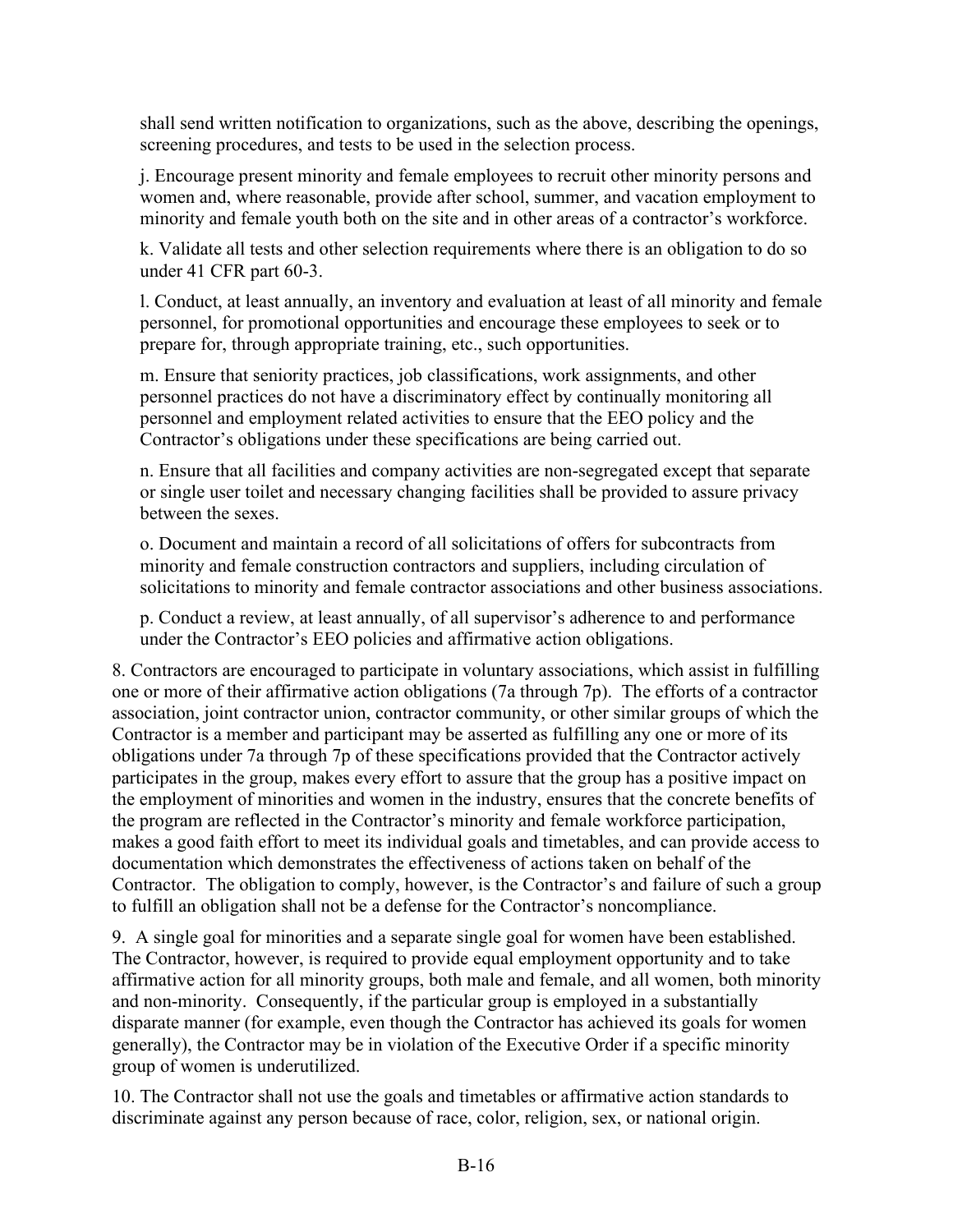11. The Contractor shall not enter into any subcontract with any person or firm debarred from Government contracts pursuant to Executive Order 11246.

12. The Contractor shall carry out such sanctions and penalties for violation of these specifications and of the Equal Opportunity Clause, including suspension, termination, and cancellation of existing subcontracts as may be imposed or ordered pursuant to Executive Order 11246, as amended, and its implementing regulations, by the Office of Federal Contract Compliance Programs. Any contractor who fails to carry out such sanctions and penalties shall be in violation of these specifications and Executive Order 11246, as amended.

13. The Contractor, in fulfilling its obligations under these specifications, shall implement specific affirmative action steps, at least as extensive as those standards prescribed in paragraph 7 of these specifications, so as to achieve maximum results from its efforts to ensure equal employment opportunity. If the Contractor fails to comply with the requirements of the Executive Order, the implementing regulations, or these specifications, the Director shall proceed in accordance with 41 CFR part 60-4.8.

14. The Contractor shall designate a responsible official to monitor all employment related activity to ensure that the company EEO policy is being carried out, to submit reports relating to the provisions hereof as may be required by the Government, and to keep records. Records shall at least include for each employee, the name, address, telephone number, construction trade, union affiliation if any, employee identification number when assigned, social security number, race, sex, status (e.g., mechanic, apprentice, trainee, helper, or laborer), dates of changes in status, hours worked per week in the indicated trade, rate of pay, and locations at which the work was performed. Records shall be maintained in an easily understandable and retrievable form; however, to the degree that existing records satisfy this requirement, contractors shall not be required to maintain separate records.

15. Nothing herein provided shall be construed as a limitation upon the application of other laws which establish different standards of compliance or upon the application of requirements for the hiring of local or other area residents (e.g. those under the Public Works Employment Act of 1977 and the Community Development Block Grant Program).

### **LOBBYING AND INFLUENCING FEDERAL EMPLOYEES**

The Bidder or Offeror certifies by signing and submitting this bid or proposal, to the best of his or her knowledge and belief, that:

- (1) No Federal appropriated funds have been paid or will be paid, by or on behalf of the Bidder or Offeror, to any person for influencing or attempting to influence an officer or employee of an agency, a Member of Congress, an officer or employee of Congress, or an employee of a Member of Congress in connection with the awarding of any Federal contract, the making of any Federal grant, the making of any Federal loan, the entering into of any cooperative agreement, and the extension, continuation, renewal, amendment, or modification of any Federal contract, grant, loan, or cooperative agreement.
- (2) If any funds other than Federal appropriated funds have been paid or will be paid to any person for influencing or attempting to influence an officer or employee of any agency, a Member of Congress, an officer or employee of Congress, or an employee of a Member of Congress in connection with this Federal contract, grant, loan, or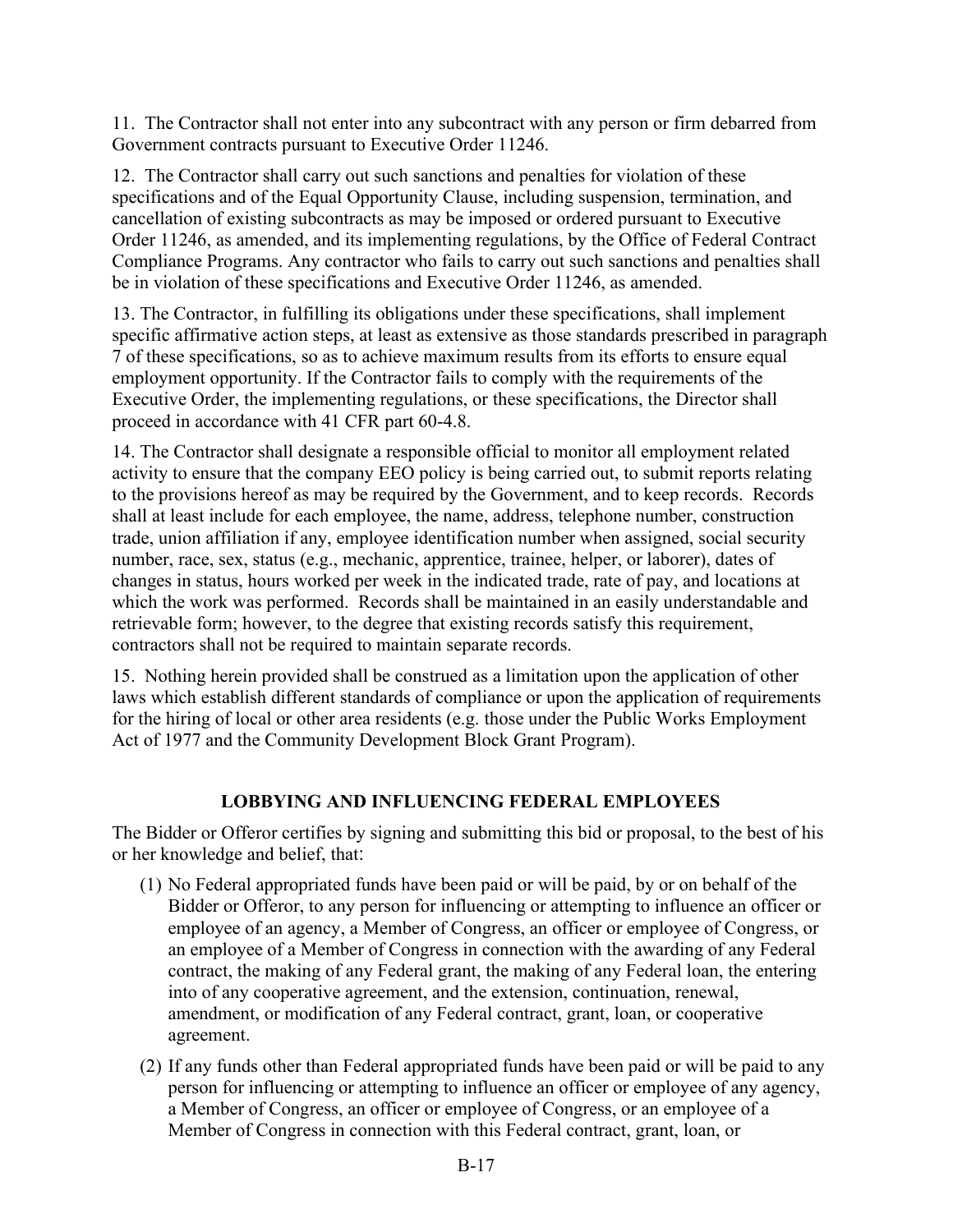cooperative agreement, the undersigned shall complete and submit Standard Form-LLL, "Disclosure Form to Report Lobbying," in accordance with its instructions.

(3) The undersigned shall require that the language of this certification be included in the award documents for all sub-awards at all tiers (including subcontracts, subgrants, and contracts under grants, loans, and cooperative agreements) and that all sub-recipients shall certify and disclose accordingly.

This certification is a material representation of fact upon which reliance was placed when this transaction was made or entered into. Submission of this certification is a prerequisite for making or entering into this transaction imposed by section 1352, title 31, U.S. Code. Any person who fails to file the required certification shall be subject to a civil penalty of not less than \$10,000 and not more than \$100,000 for each such failure.

### **OCCUPATIONAL SAFETY AND HEALTH ACT OF 1970**

All contracts and subcontracts that result from this solicitation incorporate by reference the requirements of 29 CFR Part 1910 with the same force and effect as if given in full text. The employer must provide a work environment that is free from recognized hazards that may cause death or serious physical harm to the employee. The employer retains full responsibility to monitor its compliance and their subcontractor's compliance with the applicable requirements of the Occupational Safety and Health Act of 1970 (20 CFR Part 1910). The employer must address any claims or disputes that pertain to a referenced requirement directly with the U.S. Department of Labor – Occupational Safety and Health Administration.

### **DISADVANTAGED BUSINESS ENTERPRISES**

The requirements of 49 CFR part 26 apply to this contract. It is the policy of the Norfolk Airport Authority to practice nondiscrimination based on race, color, sex, or national origin in the award or performance of this contract. The Authority encourages participation by all firms qualifying under this solicitation regardless of business size or ownership.

### **Information Submitted as a matter of bidder responsiveness:**

The Owner's award of this contract is conditioned upon Bidder or Offeror satisfying the good faith effort requirements of 49 CFR §26.53.

As a condition of bid responsiveness, the Bidder or Offeror must submit the following information with its proposal on the forms provided herein:

- 1) The names and addresses of Disadvantaged Business Enterprise (DBE) firms that will participate in the contract;
- 2) A description of the work that each DBE firm will perform;
- 3) Written statement from Bidder or Offeror that attests their commitment to use the DBE firm(s) listed under (1) to meet the Owner's project goal; and
- 4) If Bidder or Offeror cannot meet the advertised project DBE goal, evidence of good faith efforts undertaken by the Bidder or Offeror as described in appendix A to 49 CFR part 26.